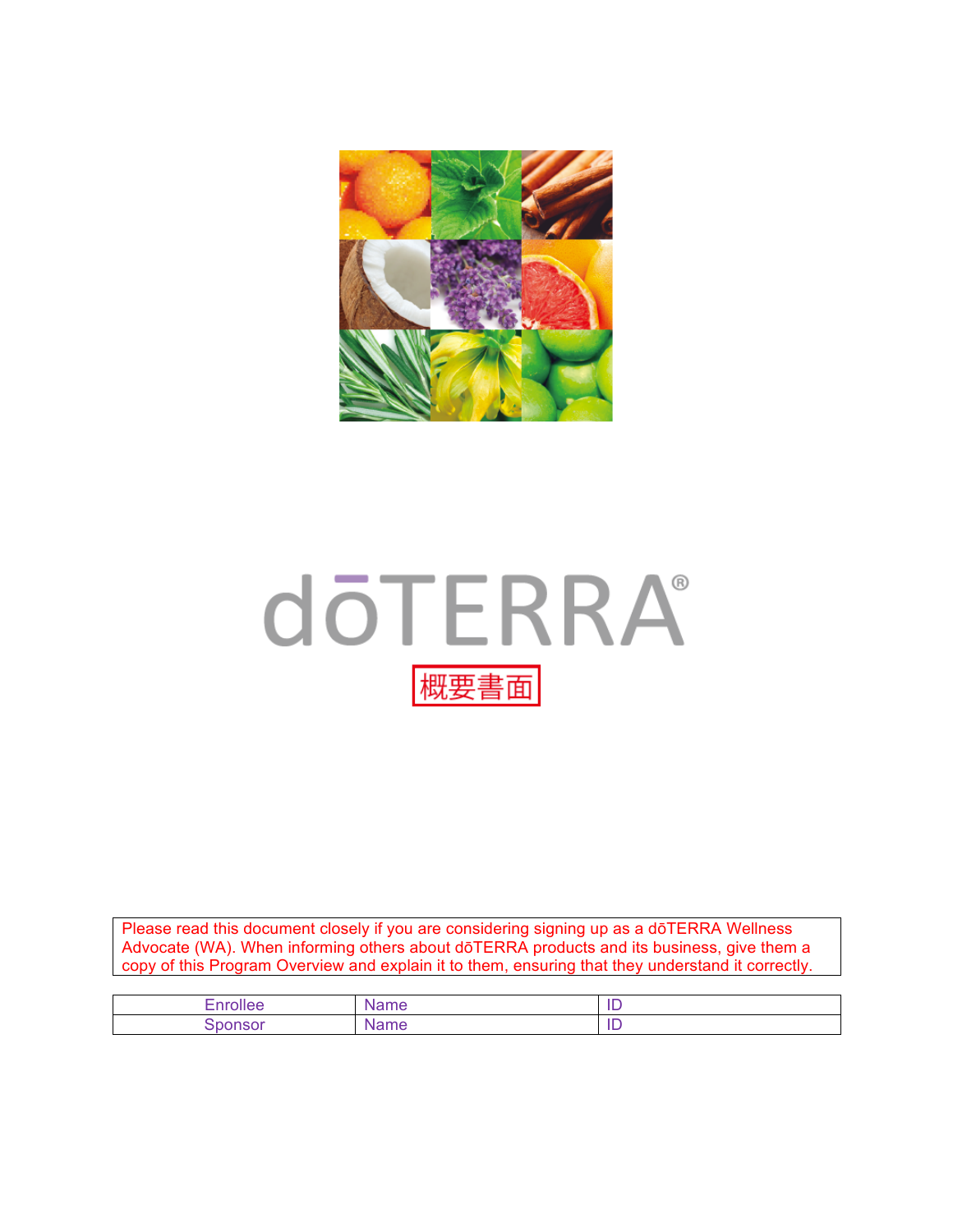| 11. Right to defense                                              |  |
|-------------------------------------------------------------------|--|
| 12. Other important matters under the Act on Specified Commercial |  |
|                                                                   |  |
|                                                                   |  |
|                                                                   |  |
|                                                                   |  |
|                                                                   |  |
|                                                                   |  |
|                                                                   |  |
|                                                                   |  |
|                                                                   |  |
|                                                                   |  |
|                                                                   |  |
|                                                                   |  |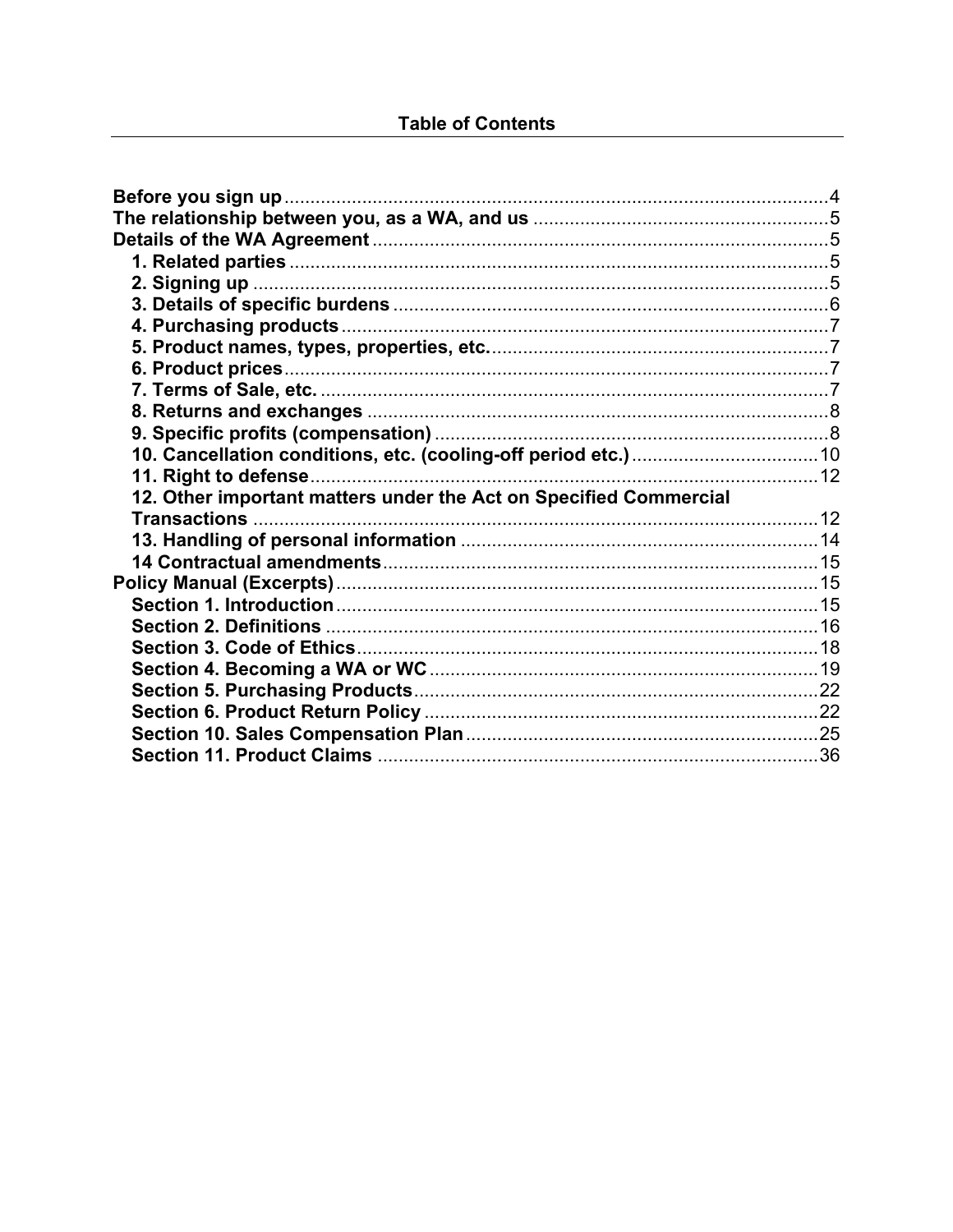#### **dōTERRA®**

#### **Before you sign up**

dōTERRA is a company that contributes to healthy, happy lives by distributing essential oils, health foods, skincare, and other products manufactured and sold using carefully selected raw materials, outstanding product-development capabilities, and our own strict quality standards (the Certified Pure Therapeutic Grade®, or CPTG, protocol). dōTERRA offers a compensation program in which members share in the profits resulting from their activities to introduce and sell products. The activities of members must comply with various rules, including those of the Act on Specified Commercial Transactions and the Act on Securing Quality, Efficacy and Safety of Products Including Pharmaceuticals and Medical Devices (Pharmaceuticals and Medical Devices Act). Before signing up as a dōTERRA Wellness Advocate (WA), please read this Program Overview closely and make sure you understand its content clearly.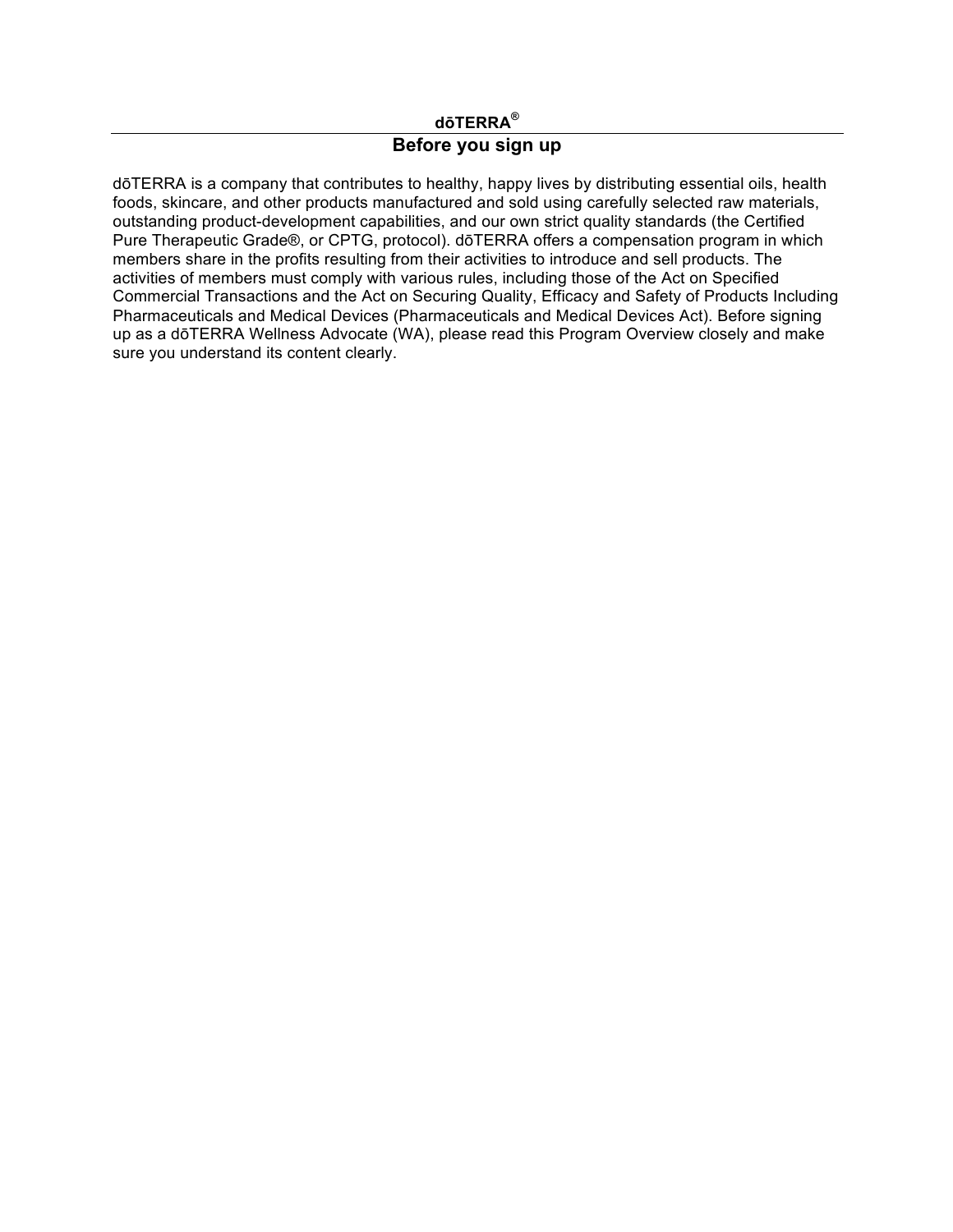#### **dōTERRA®**

#### **The relationship between you, as a WA, and us**

dōTERRA's goal is to cooperate with WAs to enrich people's lives through dōTERRA's products and business. dōTERRA provides a full range of support for your activities after conclusion of the contract described in this document ("WA Agreement" or "Agreement" hereinafter). Under the Agreement, you are an independent contractor and not an agent, employee, co-manager, partner, etc. of dōTERRA. Accordingly, you may not describe yourself as anything other than a WA (Wellness Advocate) of dōTERRA. You also are not authorized to incur any obligation on behalf of dōTERRA. You are responsible for national, local, and all other appropriate tax filing and payment procedures.

#### **dōTERRA®**

#### **Details of the WA Agreement**

#### **1. Related parties**

| • Manager                                |                                                                      |
|------------------------------------------|----------------------------------------------------------------------|
| Name:                                    | dōTERRA GH Ireland, Ltd.                                             |
| Address:                                 | 32, Molesworth Street, Dublin 2, Ireland                             |
| Tel.∶                                    | 01-801-437-7923                                                      |
| Representative:                          | <b>Matthew Jensen</b>                                                |
| • Multilevel marketing business operator |                                                                      |
| Name:                                    | dōTERRA CPTG Essential Oils Japan, G.K.                              |
| Address:                                 | dōTERRA Japan Building, 3-5-5 Nishi-Azabu, Minato-ku, Tokyo 106-0031 |
|                                          |                                                                      |

| Address:         | dōTERRA Japan Building, 3-5-5 Nishi-Azabu, Minato-ku, Tokyo 106-0031 |
|------------------|----------------------------------------------------------------------|
| Tel.:            | 03-4589-2600                                                         |
| Representatives: | Managing Executive: dōTERRA Enterprises Sàrl                         |
|                  | Executive: Corey B. Lindlay                                          |
|                  | Executive: Philip Welch                                              |
|                  |                                                                      |

#### **2. Signing up**

There are two types of membership in dōTERRA GH Ireland, Ltd. (dōTERRA).

● Wellness Advocate (WA):

A person who is an independent contractor authorized by dōTERRA to sell products under contract. A WA may enroll other WAs and receive bonuses in accordance with the Sales Compensation Plan.

● Wholesale Customer (WC):

A person authorized to purchase products at a discount but not to enroll WAs or other WCs.

Rules including the following apply to signing up as a WA.

1) Multiple accounts prohibited

A WA may not hold, or have rights to or effective interests in, two or more accounts. Spouses who both sign up for WA status must apply jointly and will be assigned only one account to share between them.

2) Co-applicants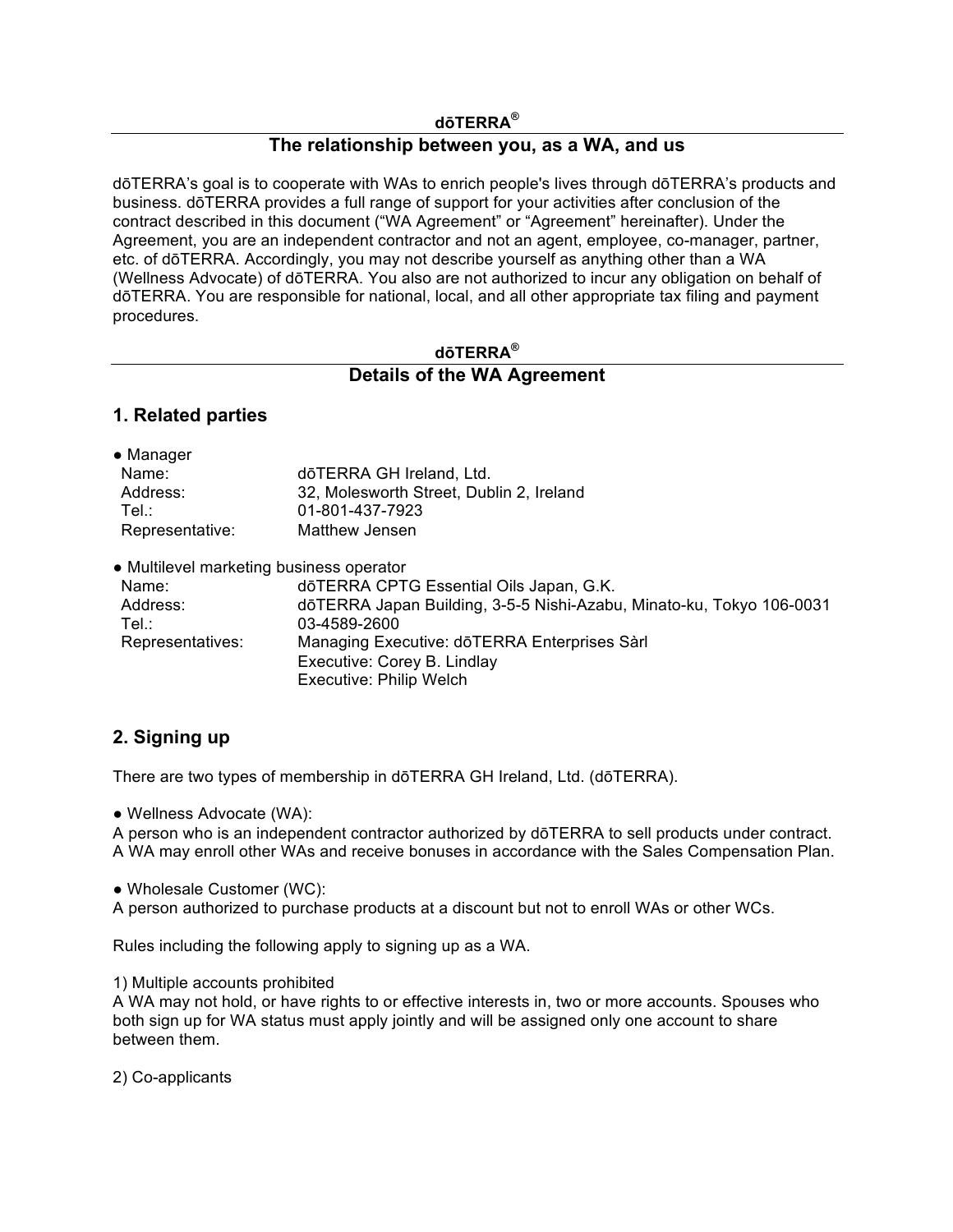This refers to multiple people sharing a single WA. The acts, consent, and acceptance of coapplicants shall apply to the relevant WA account and be binding to all co-applicants.

3) Business application

To sign up as a business, submit the Business Application Addendum along with company-related documents (including a certified copy of the corporate register) and other related documents requested by dōTERRA. The name and official seal, or the signature of the representative is required on the application. Registration will be complete upon approval of the application by dōTERRA. The signup of a business entity cannot be done online.

Once a business has signed up, its representative may not sign up as a WA. Similarly, a signed-up WA may not sign up as a representative of a Business member. In addition, a spouse of a representative of a Business member may not sign up as an individual WA. Similarly, a spouse of a signed-up WA may not sign up as a representative of a Business member.

4) Age and other conditions of applications

Persons less than 20 years of age or by students cannot apply for signup as a WA. WA applications signed or sealed by persons less than 20 years of age or by students will be invalidated.

5) Acceptance or rejection of applications.

dōTERRA reserves the right, in its sole discretion, to approve or decline submitted WA applications.

6) Inaccurate Applications

An incomplete, incorrect, or fraudulent WA Agreement Form will be deemed invalid from its inception.

7) Duty to Maintain Accurate Information

- (1) To help ensure that dōTERRA has the most current information, WAs must advise dōTERRA of changes to the submitted forms and attachments.
- (2) Proposed changes to personal information should be submitted on a WA Agreement Form or Business Application Addendum with "Change" checked and signed/sealed by all members of the account (including co-applicants, etc.).

#### **3. Details of specific burdens**

1) Application fee

To sign up as a WA or WC, pay 3,500 yen (tax incl.) to dōTERRA.

2) Annual Renewal Fee

To renew your contract with dōTERRA as a WA or WC, pay an Annual Renewal Fee of 2,000 yen (tax incl.). The Annual Renewal Fee will be billed with the first order in or after the month following the WA's anniversary signup date.

3) Product prices

Product prices are shown on pp. 34-44 of this document, in product lists, on the dōTERRA Website, and elsewhere.

4) Payment method

In principle, payments shall be made in advance. See "How to Pay" under "7. Terms of Sale, etc." [p. 07 of this document].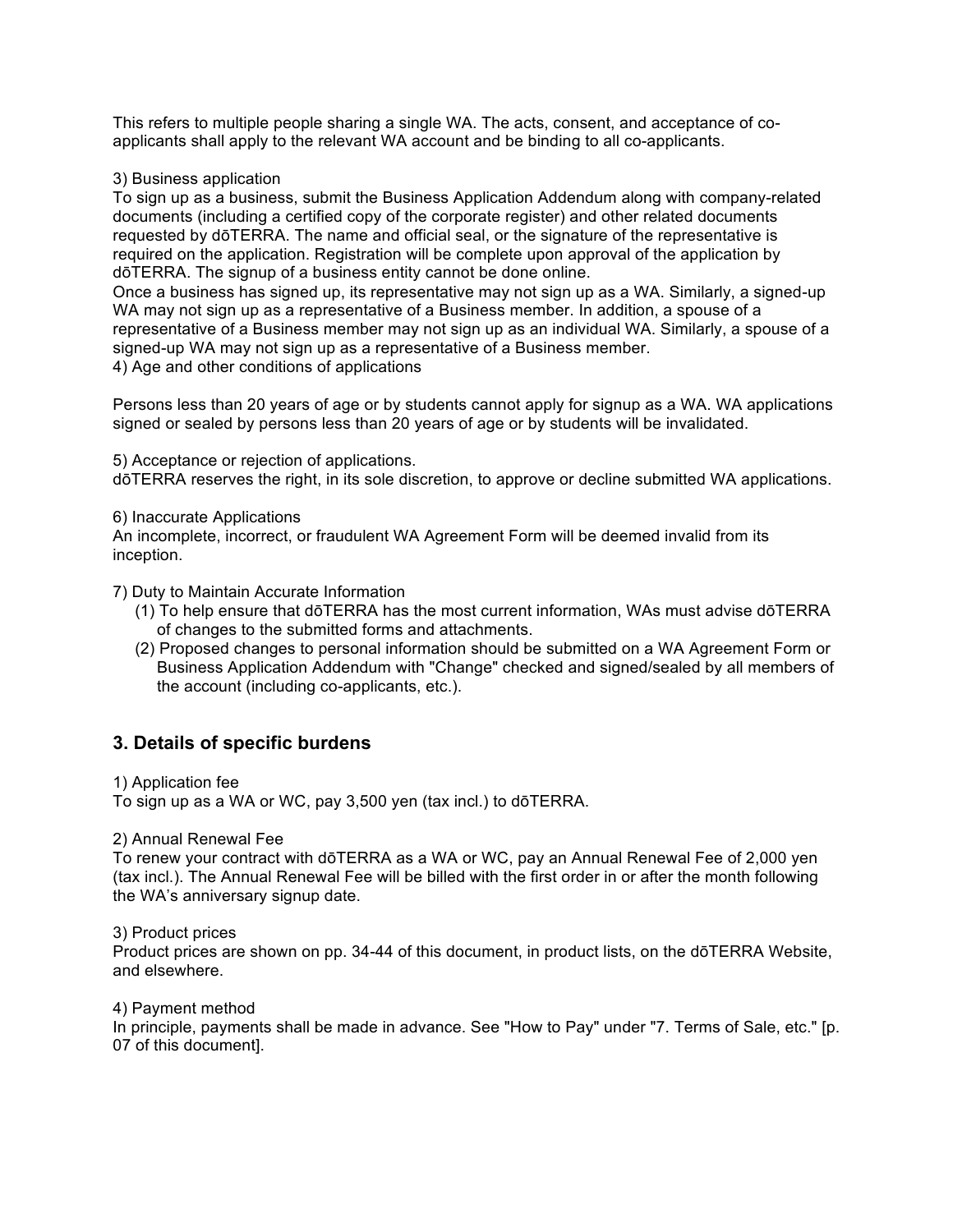## **4. Purchasing products**

See Section 05 of the Policy Manual (Excerpts) [pp. 22-23 of this document].

#### **5. Product names, types, properties, etc.**

See pp. 34-50 of this document.

## **6. Product prices**

See pp. 34-44 of this document

## **7. Terms of Sale, etc.**

1) How to order products, how to pay, product delivery times and methods, delivery charges

| Telephone         | From a landline phone: 0800-100-0789 (toll-<br>free)                                                                                                                                          |
|-------------------|-----------------------------------------------------------------------------------------------------------------------------------------------------------------------------------------------|
|                   | From a mobile phone: 03-4589-2610                                                                                                                                                             |
|                   | * Hours: M-F/9:00-19:00 (closed on national<br>holidays and during the year-end/New Year's<br>holidays)                                                                                       |
| Fax:              | 03-4589-2601                                                                                                                                                                                  |
| Email:            | japan@doterra.com                                                                                                                                                                             |
| Post              | dōTERRA Japan Building, 3-5-5 Nishi-Azabu,                                                                                                                                                    |
|                   | Minato-ku, Tokyo 106-0031                                                                                                                                                                     |
| My dōTERRA Office | Access http://www.mydoterra.com, select<br>"Japanese," and log in by entering your ID and<br>password. The first time you use My dōTERRA<br>Office, complete initial signup procedures first. |

● How to order products

#### ● How to pay (paid in advance)

| Cash (LRP not accepted)                  | Make payment to doTERRA's Product Center.       |
|------------------------------------------|-------------------------------------------------|
| COD                                      | Pay the price of the products upon delivery. A  |
|                                          | fee of 324 yen (tax incl.) will apply.          |
| Credit card                              | You may use various credit cards, in            |
|                                          | accordance with the card issuers' terms of use. |
|                                          | Accepted: VISA, Mastercard, JCB                 |
| Cash remittance (LRP not accepted) *     | Bank transfer: Ordinary deposit account no.     |
| Remittance fees will be borne by the WA. | 0131744, Aoyama-dori Branch, MUFG Bank,         |
|                                          | Ltd.                                            |
|                                          | Account name: dōTERRA CPTG Essential Oils       |
|                                          | Japan, G.K.                                     |
|                                          | Japan Post Bank transfer (transfer account)     |
|                                          | Account no.: 00170-8-608203                     |
|                                          | Name: dōTERRA Japan, G.K.                       |
|                                          |                                                 |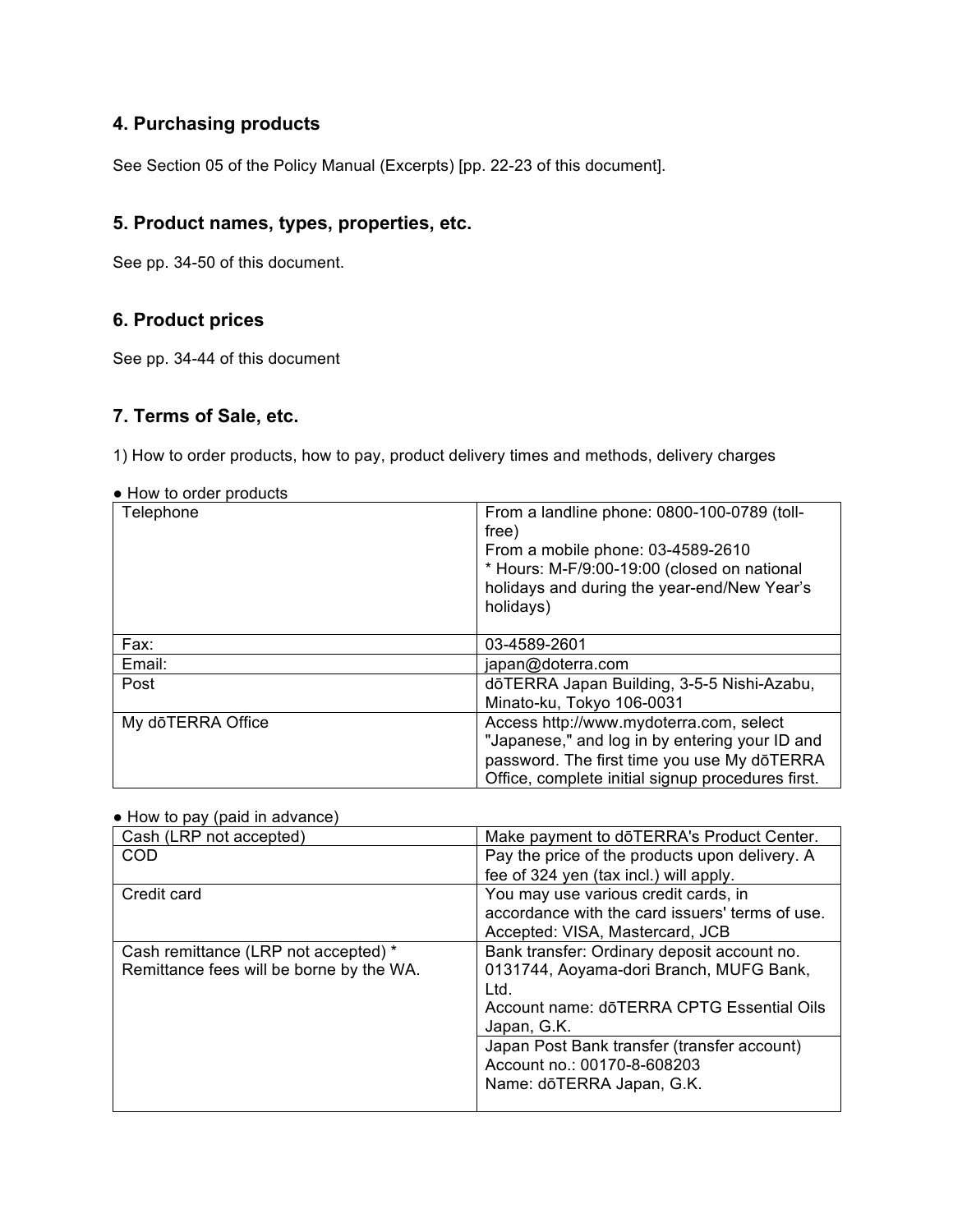| * If transferring payment from another bank:<br>Current account deposit no. 0608203, 019 |
|------------------------------------------------------------------------------------------|
| <b>Branch</b>                                                                            |
| Account name: dōTERRA Japan, G.K.                                                        |

• Product delivery times and methods

Products will be sent from the dōTERRA Shipments Center about three business days after confirmation of receipt of payment by dōTERRA. Shipments will be delivered by dōTERRA's designated delivery service.

• Delivery charge

The delivery charge is 600 yen (tax incl.). However, no charge applies in the following cases. ● Product orders valued at 100 PV or more under the Loyalty Rewards Program (LRP)

● Product orders valued at 15,000 yen (tax incl.) or more

For COD orders, a COD charge of 324 yen (tax incl.) applies in addition to the shipping charge. In principle, non-COD orders will be delivered by Japan Post. You may specify delivery by Yamato Express for an additional 500 yen (tax incl.).

#### 2) Conditions of sale

(1) Suggested retail prices

dōTERRA suggests retail prices (shown on pp. 34-44) for products purchased by WAs for resale to customers. However, WAs are free to set their own resale prices.

(2) Sale in retail stores and other outlets

WAs may, with dōTERRA's written consent, sell products and engage in the dōTERRA business at retail outlets such as health-food stores and stores selling foods and sundry items, other than large-scale retailers considered to be prefecture-wide or national chain stores. In addition, WAs may sell dōTERRA products at facilities used to provide certain services related to the products (such as sports clubs, spas, and fitness centers). When selling dōTERRA products, a WA must issue a purchase agreement/receipt, unless the buyer signs up as a dōTERRA member.

#### **8. Returns and exchanges**

See Section 06 of the Policy Manual (Excerpts) [pp. 23-24 of this document] regarding returns of defective or incorrect products or returns for other reasons. Regarding the cooling-off period under the Act on Specified Commercial Transactions or cases of cancellation before the end of the term of the agreement, see "10. Cancellation Conditions, etc. (Cooling-off Period, etc.)" [pp. 11-13 of this document].

#### **9. Specific profits (compensation)**

dōTERRA pays compensation (bonuses) in accordance with the results of WAs' activities, to share profits with them in return for their product introduction and sales activities. With some exceptions, bonuses are calculated in U.S. dollars and converted to Japanese yen prior to payment. The exchange rates used vary monthly with trends in currency markets.

1) Compensation plan

See Section 10 of the Policy Manual (Excerpts) [pp. 24-32 of this document].

2) Payment of compensation

Bonuses are calculated through the following two methods and paid through remittance to your designated financial-institution account.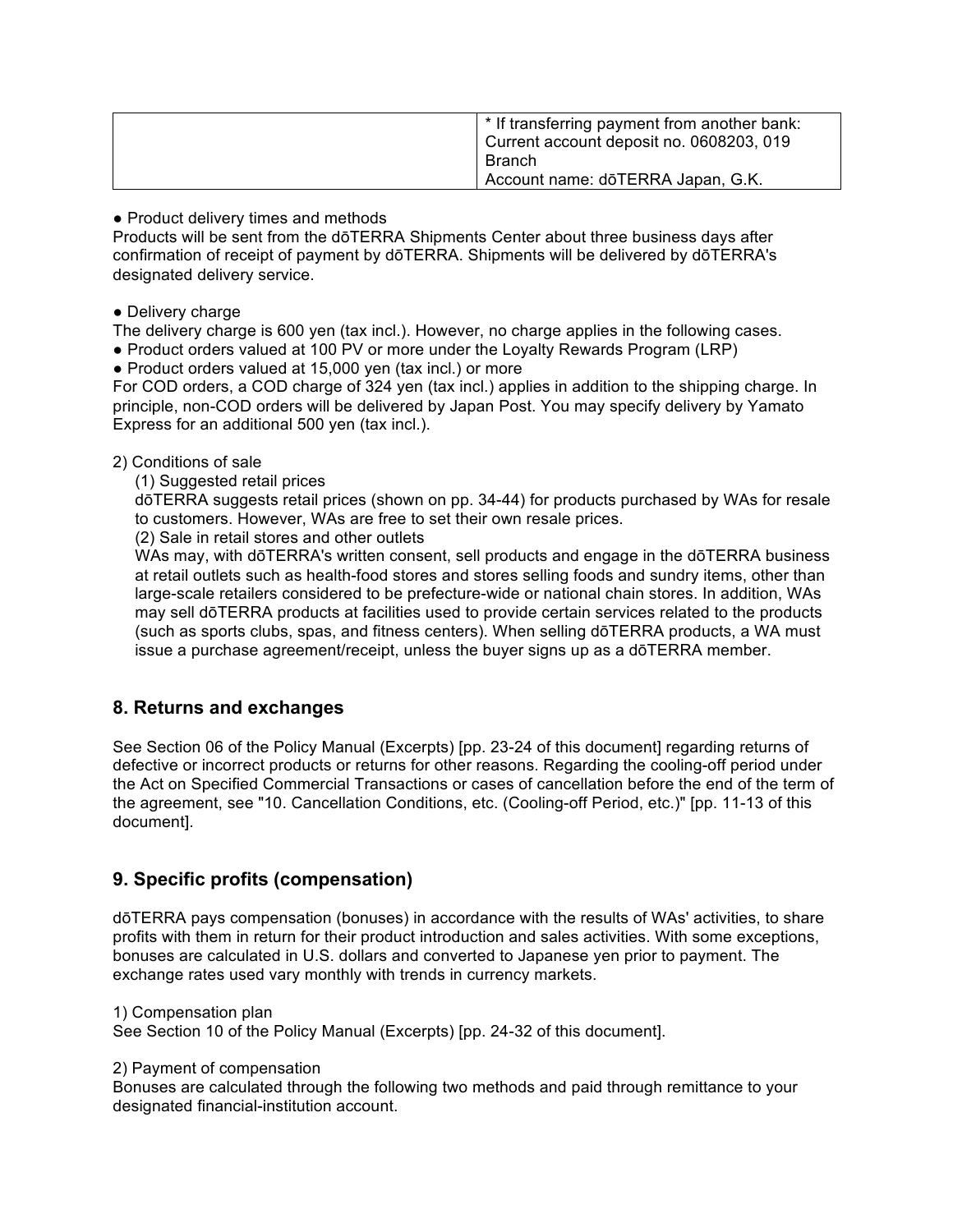#### (1) First-Start Bonus: Paid weekly

The previous week's bonus (Monday through Sunday) is calculated and determined on Tuesday of each week and remitted on Monday of the following week. However, a bonus totaling less than 3000 yen is credited to the WA's adjustment account (AR) and paid together with the Primary Bonus described below.

(2) Primary Bonus [bonuses other than that described under (1) above]: Paid monthly The previous month's bonus (first through last day of the month) is calculated and determined at the end of the month and remitted on the 25th of the month (or the preceding business day if the 25th is a Saturday, Sunday, or holiday).

#### (3) Remittance fees

Revision of fees is currently under consideration. dōTERRA will bear remittance fees until a final decision has been made.

\* All bonus calculations are conducted based on the U.S. Mountain Time Zone. Only payment is based on Japan Time.

#### Loyalty Rewards Program (LRP)

■ The Loyalty Rewards Program (LRP) is an optional program wherein a WA can set up automatic monthly deliveries of dōTERRA products. A WA can participate starting from the month after the month he or she signs up, and may qualify to receive some Bonuses as well as receiving various other benefits. Apply by filling out the necessary information on the LRP Order Form included in the WA Sign-Up Kit or obtained from dōTERRA. You also may sign up on the website (My dōTERRA Office).

● You may change the designated purchase date (1st-28th) and content of orders each month. The designated purchase date may be changed up to 48 hours prior to the designated date on the Website or up to three business days prior by telephone, fax, or email.

● Pay by credit card or COD (additional charge of 324 yen applies for COD orders).

• Shipping is free for LRP orders valued at 100 PV\* or more.

\* Personal Volume (PV): The sales volume, measured in points, of products sold to a WA. The PV is the total points set for each product.

■ Reward Points may be received for single purchases of 50 PV or more, in accordance with the volume purchased. Reward Points are calculated by multiplying the purchase volume by a return rate, which increases with the number of months of continual membership in the program as shown on the following page. Reward Points are valid for 12 months.

● If you suspend LRP orders, then the Reward Points you have earned will be cancelled and your point return rate will be reset.

• Reward Points may not be exchanged for cash or transferred to other WAs.

\* All fees and other amounts shown are tax inclusive.

| 1-3 months | 4-6 months | 7-9 months | 10-12 months | 13 months or<br>Ionger |
|------------|------------|------------|--------------|------------------------|
| 10%        | 15%        | 20%        | 25%          | 30%                    |

■ Reward Points are awarded around the middle of the month after the month of the order. They may be exchanged for products once 60 days have passed since your participation in LRP began. An exchange fee (300 yen per order) and delivery charge (600 yen) also must be paid when exchanging points. However, shipping is free when ordering products valued at 100 PV or more at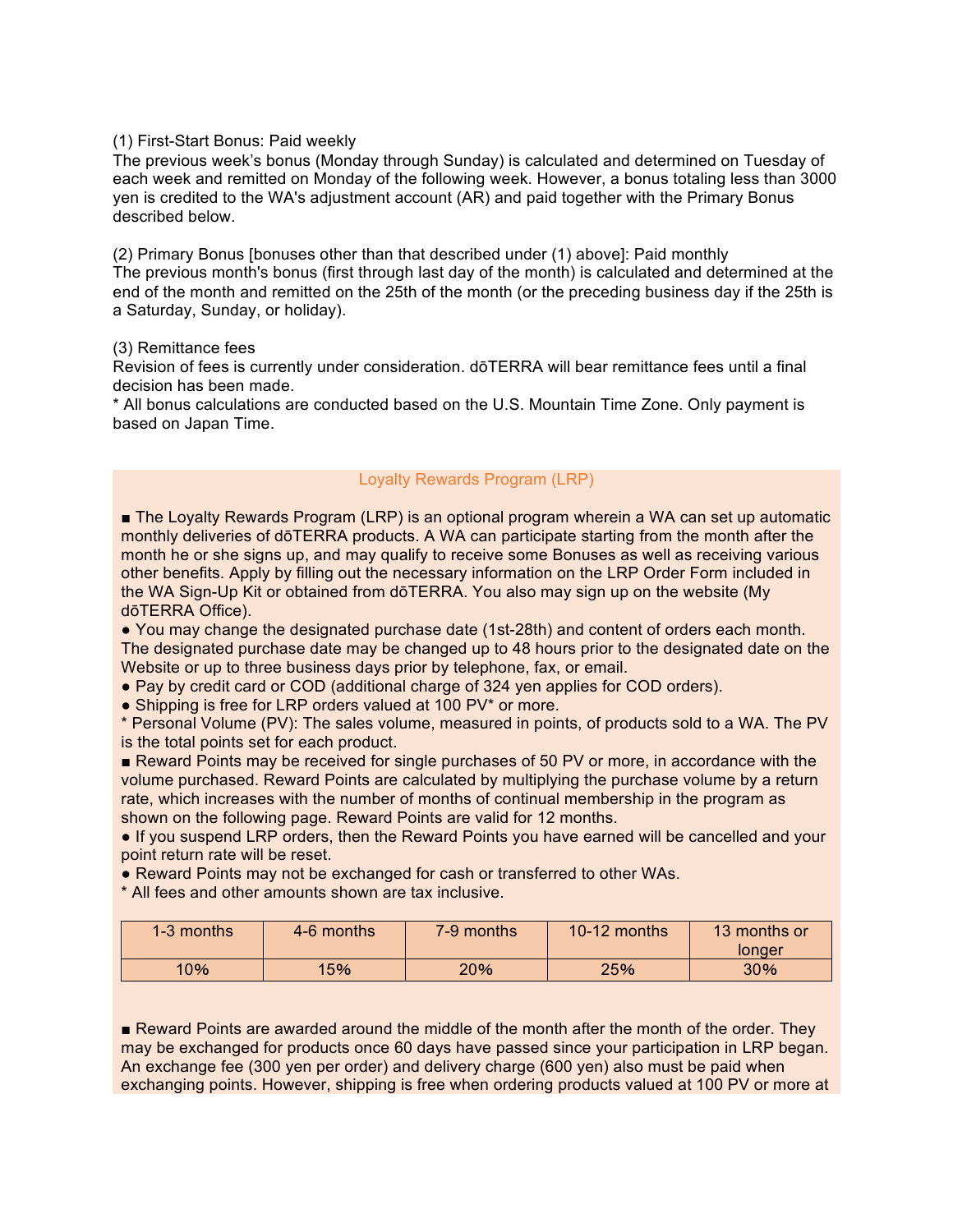the same time as the LRP order. PVs of products for which points are exchanged, and exchange fees, are not included in each WA's performance figures. Products obtained through exchange of Reward Points may not be resold.

No returns or exchanges will be accepted, except as described under "10. Cancellation Conditions etc. (Cooling-Off Period etc.)" [pp. 11-13 of this document].

■ All WAs who have purchased products valued at 125 PV or more while setting the designated date during the period from the first through the 15th of the month will receive a Product of the Month (POM) free of charge. However, only one POM may be received per account each month. For details of the LRP, see Section 10: B.7 of the Policy Manual (Excerpts) [p. 31 of this document].

\* All fees and other amounts shown are tax inclusive.

#### **10. Cancellation conditions, etc. (cooling-off period etc.)**

1) Cooling-off period

(1) A WA may, within 20 days of the later of the two dates described below, cancel the Agreement for any reason, in writing.

(i) The date of receipt of a written document describing the content of the agreement under the Act on Specified Commercial Transactions (written agreement)

(ii) The date of the first delivery of products

(2) Notwithstanding the provisions under (1) above, in any of the cases below a WA who has not cancelled the agreement within the period described under (1) above may cancel the Agreement for any reason, in writing, within 20 days from receipt again from dōTERRA of a written description and an explanation of the fact that he or she may cancel the agreement .

(i) When an enroller has provided incorrect information on the cancellation of the agreement in order to avoid such cancellation, and the WA believed such incorrect information was factual (ii) When the WA was confused by coercive pressure by the enroller

(3) In the case of cancellation of an agreement as described under (1) or (2) above, dōTERRA will promptly refund to the WA the entire amount of payments made by the WA to dōTERRA (including consumption tax).

(4) In the case of cancellation of an agreement as described under (1) or (2) above, dōTERRA shall bear the costs of returning any related materials, documents, products, etc.

(5) In the case of cancellation of an agreement as described under (1) or (2) above, dōTERRA shall not make any demands for compensation for damages or breach of contract.

(6) In the case of cancellation of an agreement as described under (1) or (2) above, the cancellation shall take effect when the WA has issued a written document describing his or her intent to cancel the Agreement.

Return address:

dōTERRA Japan Member Services

dōTERRA Japan Building, 3-5-5 Nishi-Azabu, Minato-ku, Tokyo 106-0031

2) Cancellation after the cooling-off period

(1) Even after the cooling-off period described under 1) above, a WA may cancel the Agreement with dōTERRA from the time of cancellation on, at any time and for any reason. In such a case, a written document describing the intent to cancel the Agreement must be sent to dōTERRA. The cancellation shall take effect when notice of the intent to cancel the Agreement has been received by dōTERRA. In connection with cancellation of the Agreement as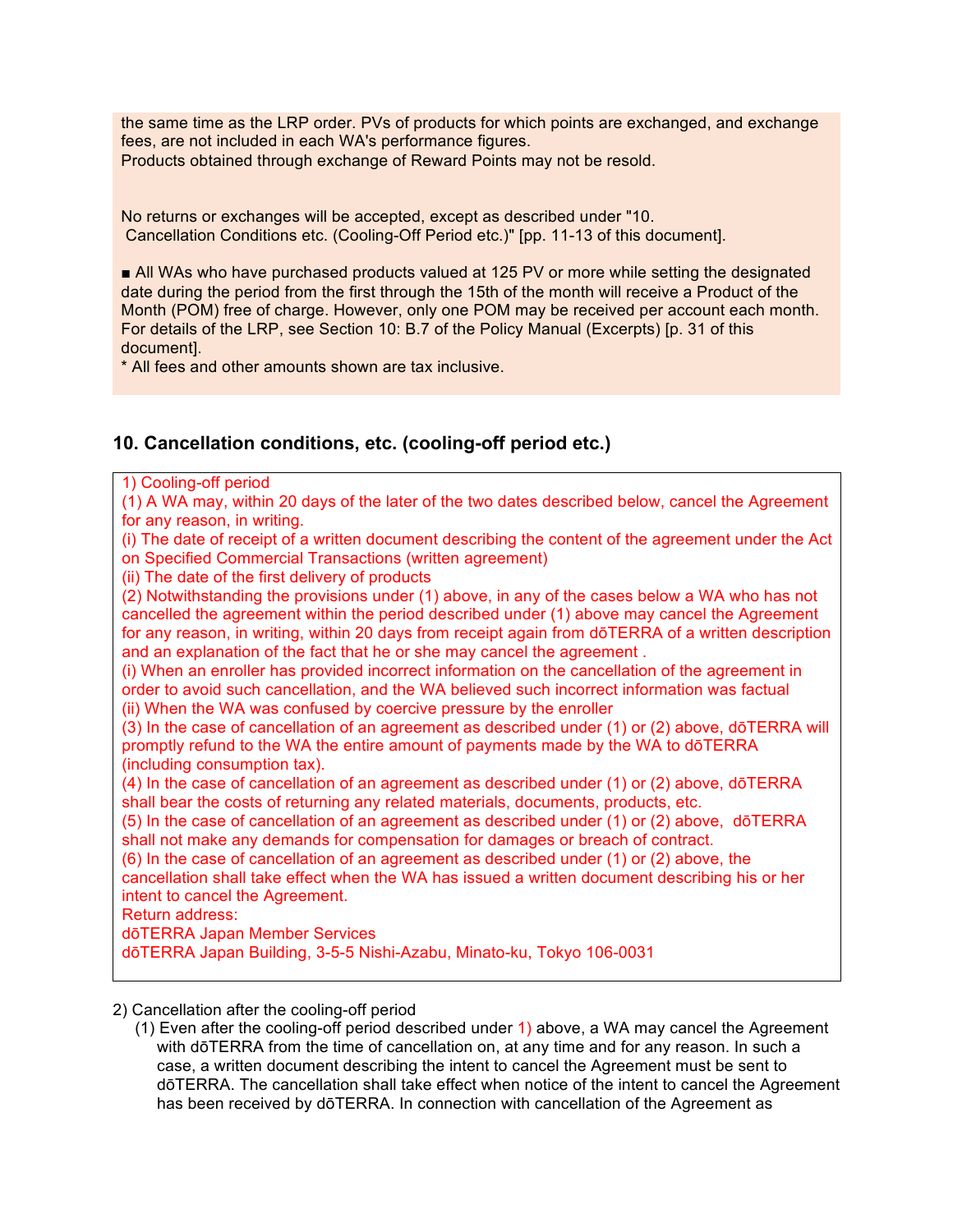described under (1) above, dōTERRA will not demand from the WA payment of an amount in excess of the sum of the amounts listed below, plus a penalty for late payment calculated by multiplying this amount by the legal interest rate.

- The amount of costs normally required to conclude and perform the Agreement
- The amount equal to the retail prices of products delivered under the Agreement
- The amount equal to any specific profits or other money or goods provided to the WA.
- (2) When a WA has cancelled the agreement as described under (1) above, he or she may cancel the purchase agreements on products purchased and return those products. However, in the following cases the purchase agreements may not be cancelled and the products may not be returned.
	- When at least one year has passed since the date of receipt of delivery of the products
	- When the products have been resold
	- When the products have been consumed, in whole or in part, for the personal use of the WA
	- When the products have been lost or damaged, in whole or in part, due to reasons for which the WA is responsible
- (3) When a WA has cancelled a purchase agreement and returned products as described under (2) above, dōTERRA shall refund to the WA the amount equal to the remaining retail prices of the products, minus a return fee equal to 10% of the retail prices. dōTERRA may not demand from a WA payment of an amount in excess of the return fee under this paragraph (3) for cancellation of a purchase agreement and return of products as described under (2). In addition, if the operator of the multilevel-marketing business bears any obligations to a WA under this paragraph (3), dōTERRA shall be jointly and severally liable for payment of such obligations.
- (4) Notwithstanding the provisions under (3) above, if the products are unopened then dōTERRA shall refund to the WA 100% of the retail prices of the products upon their return within 30 days after the date their delivery was received. If the operator of the multilevel-marketing business bears any obligations to a WA under this paragraph (4), dōTERRA shall be jointly and severally liable for payment of such obligations.
- (5) Product returns as described under (2), (3), and (4) above shall be made after first notifying dōTERRA by post, telephone, fax, or email and receiving instructions on how to return them.
- (6) If a WA has violated "12. Other Important Matters Under the Act on Specified Commercial Transactions: 3) Prohibited Acts [pp. 14-15 of this document] or other contractual provisions or conditions, then dōTERRA may cancel the agreement with the WA. In such a case, the cancellation shall take effect when the WA has received written notice of cancelation of the Agreement from dōTERRA.
- (7) If the acts of a WA have been judged to have caused harm to the reputation of the WA network or dōTERRA, then dōTERRA may, at its sole discretion, carry out disciplinary action and other handling as stipulated in the Agreement in addition to cancelation of the Agreement as described under (6) above.
- (8) If the Agreement has been cancelled as described under (1) or (6) above, or through disciplinary action, and the products have been returned to dōTERRA as a result, then dōTERRA may receive a refund of bonuses paid to the WA in connection with the returned products. These bonuses shall be deducted from the WA's adjustment account (AR) or returned to dōTERRA directly.
- 3) Other matters related to cancellation of the Agreement

(1) Signing up again within a short period of time is prohibited

When a WA has cancelled the Agreement, or his or her Agreement has been cancelled by dōTERRA, he or she may not sign up again as a WA for a period of six months (one year if he or she held a rank of Silver or higher) from the date of his or her last product purchase. A WA shall continue to bear certain nondisclosure and other obligations regarding information related to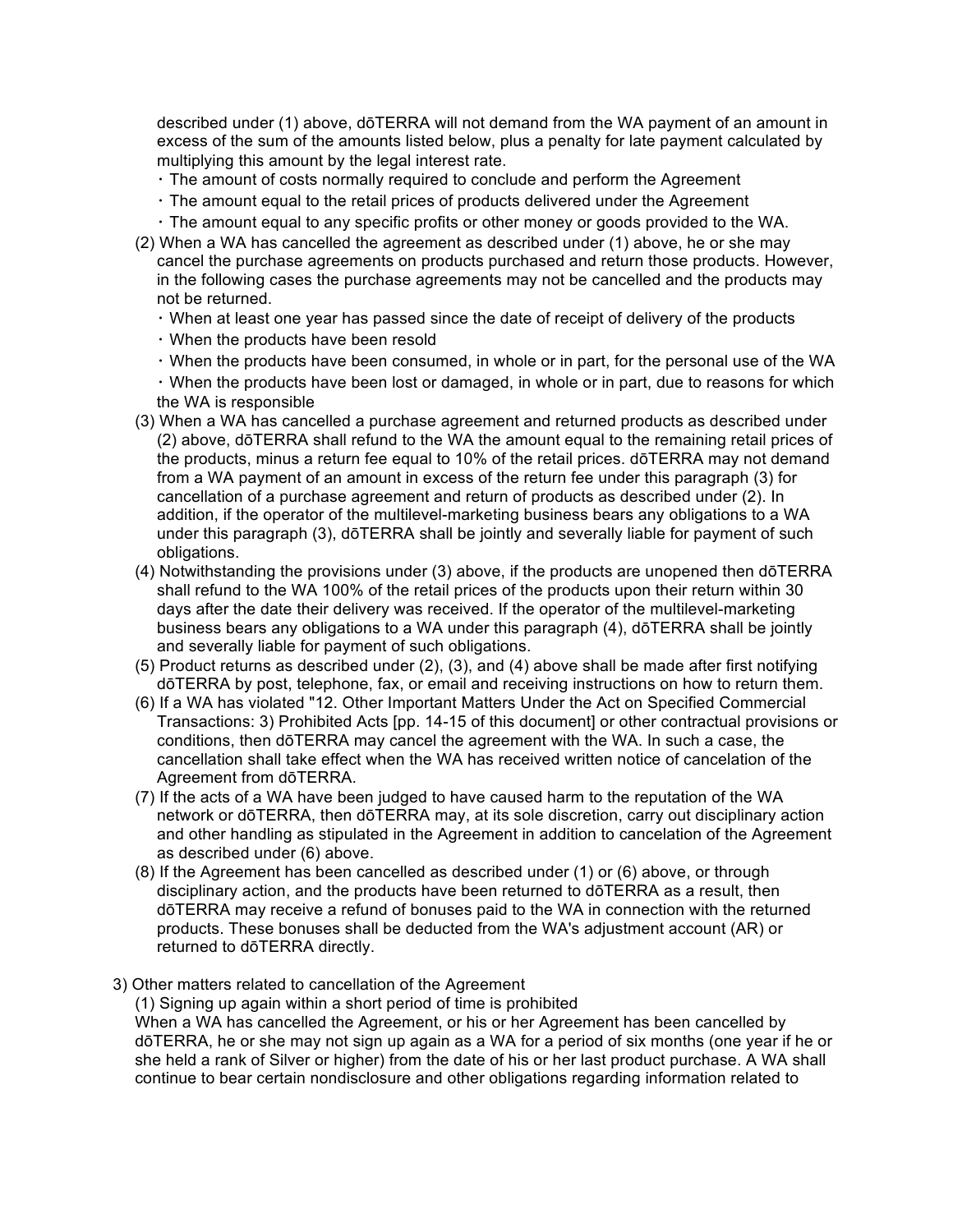dōTERRA's intellectual property and the WA network, even after cancellation of the Agreement. This provision also applies to cancellation during the cooling-off period.

(2) Suspension of account after an agreed cancellation

When the Agreement has been cancelled with the agreement of the WA and dōTERRA, the WA's account shall be suspended from the date of the last product purchase and then closed and removed from the network once 12 months have passed.

(3) Cancellation due to no activity for a certain period of time

dōTERRA may cancel a WA's Agreement if he or she has purchased no products (valued at 1 PV or more) for 12 months.

(4) Restrictions on claiming breach of contract

dōTERRA may not claim breach of contract for any violation of the Agreement by a WA of which it was unaware during the period of two years from the date such breach began. However, any and all breaches of contract must be reported to dōTERRA in writing.

(5) Signing up again after cancellation of the Agreement

If a WA whose Agreement has been cancelled desires to sign up with dōTERRA again, he or she need not pay a new application fee of 3,500 yen (tax incl.), since his or her previous sign-up information will be reused. However, a new application fee of 3,500 yen (tax incl.) must be paid when signing up again after cancellation of the Agreement during the cooling-off period. In either case, the WA's purchases shall not be eligible for Fast Start Bonuses but will be eligible for Unilevel Bonuses beginning initially after he or she signed up again. Handling of various promotions and other programs shall be in accordance with the rules for each.

#### **11. Right to defense**

In the event that dōTERRA sells products through the methods of sales through providing financing, intermediation in purchases under comprehensive credit, or intermediation in purchases under individual credit as stipulated in the Installment Sales Act, then the WA may, pursuant to the provisions of the Installment Sales Act, refuse payment to the credit company or similar party for reasons of defense arising vis-a-vis dōTERRA.

#### **12. Other important matters under the Act on Specified Commercial Transactions**

The Act on Specified Commercial Transactions defines "multilevel marketing transactions" as "the business of sale of articles or the provision of services in exchange for payment, wherein a counterparty is induced to resell the articles or provide the same kind of services, using the possible receipt of a specified profit". In dōTERRA's business, the act of inviting parties to sign up as WAs in exchange for (the possibility of receiving) bonuses qualifies as a multilevel marketing transaction. The Act on Specified Commercial Transactions, which regulates multilevel marketing transactions, establishes various restrictions such as those enumerated below.

1) Delivery of Documents in Multilevel Marketing Transactions (Article 37 of the Act on Specified Commercial Transactions)

When concluding an agreement on multilevel-marketing transactions, it must provide written documentation of an overview of the multilevel-marketing business (a summary document) prior to concluding the agreement, and must provide written documentation of the content of the agreement (contractual documents) promptly after its conclusion.

Contractual documents: Documents delivered promptly after the conclusion of the Agreement. Not only may these documents be used to confirm the content of the Agreement, but they also are important for the purpose of calculating the cooling-off period (during which the Agreement may be canceled) as described under "10. Cancellation Conditions, etc. (Cooling-off Period, etc.): 1) Cooling-off Period" [p. 11 of this document].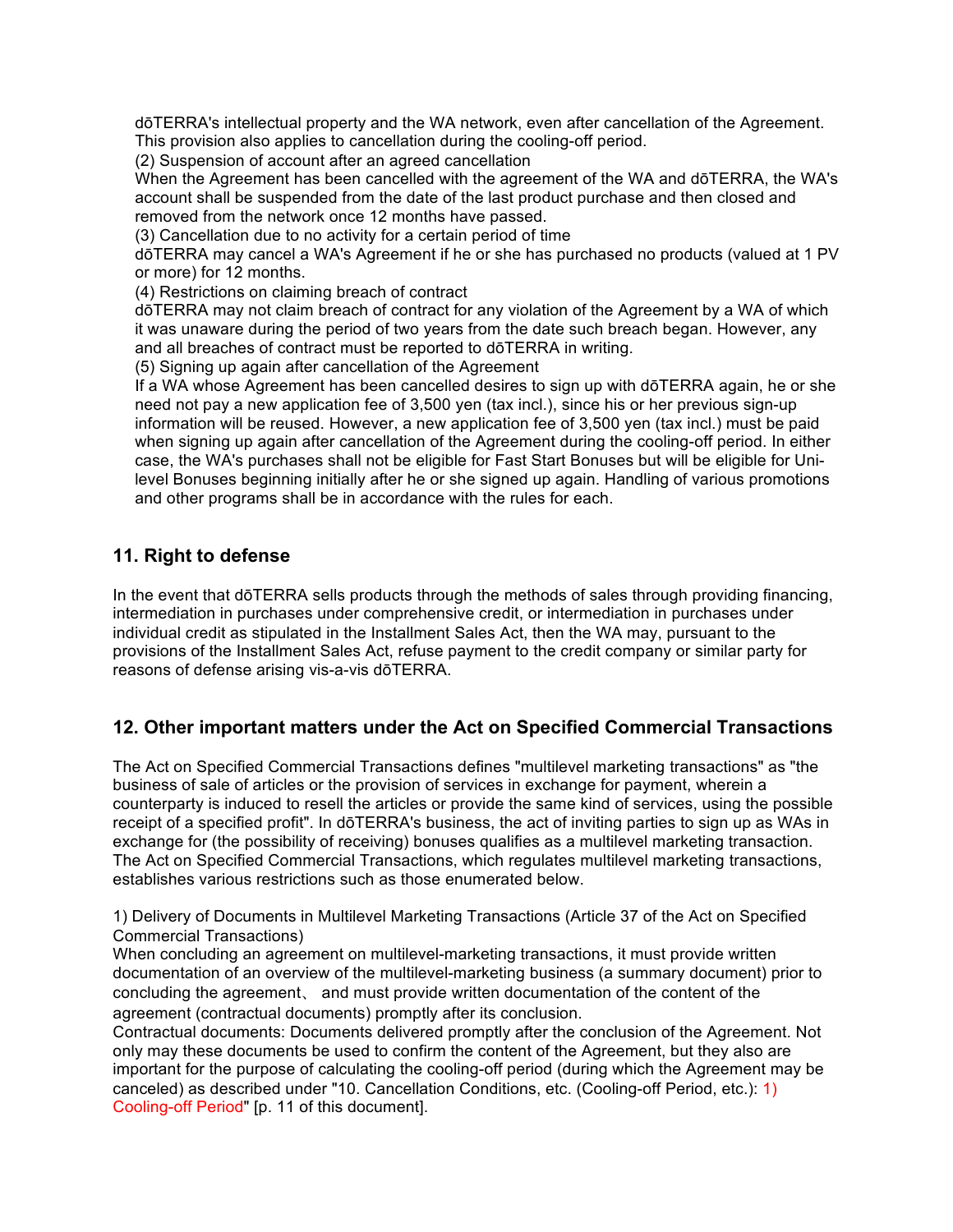2) Clear indication of name, etc. (and the fact that the purpose is to solicit transactions) in multilevel marketing transactions (Article 33-2 of the Act on Specified Commercial Transactions)

The name and the following matters must be indicated clearly to the counterparty in advance when engaging in solicitation (including description of products):

• The fact that the WA is under contract to dōTERRA

• The fact that the purpose of communication is solicitation for the dōTERRA business and the fact that payment of the application fee, etc. as described under "3. Details of Specific Burdens" [p. 06 of this document] is required

● The fact that the products handled include essential oils, cosmetics, food products, sundries, etc.

3) Prohibited Acts (Article 34 of the Act on Specified Commercial Transactions)

It is conceivable that solicitation of transactions or cancellation of an Agreement could involve provision of incorrect or inaccurate information, aggressive speech or behavior, or other improper methods. The Act on Specified Commercial Transactions prohibits such improper solicitation, etc. as acts subject to penalty, to prevent harm to counterparties and to ensure the efficacy of the law through administrative sanctions. Some examples of prohibited acts are provided below.

(1) Failure to inform of material facts

Failure to provide information important to the decision-making process of the counterparty during solicitation, such as the conditions of who may conclude a contract, product types and details, conditions of returns, and cancellation of the contract, qualifies as "failure to inform of material facts."

(2) Provision of false information

Statements such as "anybody can make a profit this way" or "dōTERRA's products are the best in the world" qualify as "provision of false information" through providing information that is counter to the facts or that is inappropriate.

(3) Acts of intimidation or confusion

This refers to acts during solicitation, such as threatening a counterparty in an attempt to get him or her to conclude a contract, or acts of intimidation or causing confusion in order to impede a counterparty from carrying out a request to cancel an Agreement.

(4) Solicitation through invitation to a private place for a concealed purpose

Solicitation through inviting the counterparty to a private place other than a business facility or similar place, without telling him or her that the purpose of the invitation was solicitation, and attempting to get him or her to conclude a contract there is prohibited.

4) Prohibition of misleading advertising, etc. and prohibition of sending email advertisements without consent

(Articles 36 and 36-3 of the Act on Specified Commercial Transactions)

The following acts are prohibited under the Act on Specified Commercial Transactions:

● Use of markedly false statements or misleading statements such as describing a product as

markedly superior or more useful than it really is

• Sending email advertisements to recipients who have not consented to them

5) The cooling-off period for multilevel-marketing transactions

See "10. Cancellation Conditions, etc. (Cooling-off Period, etc.): 1) Cooling-off Period" [p. 11 of this document].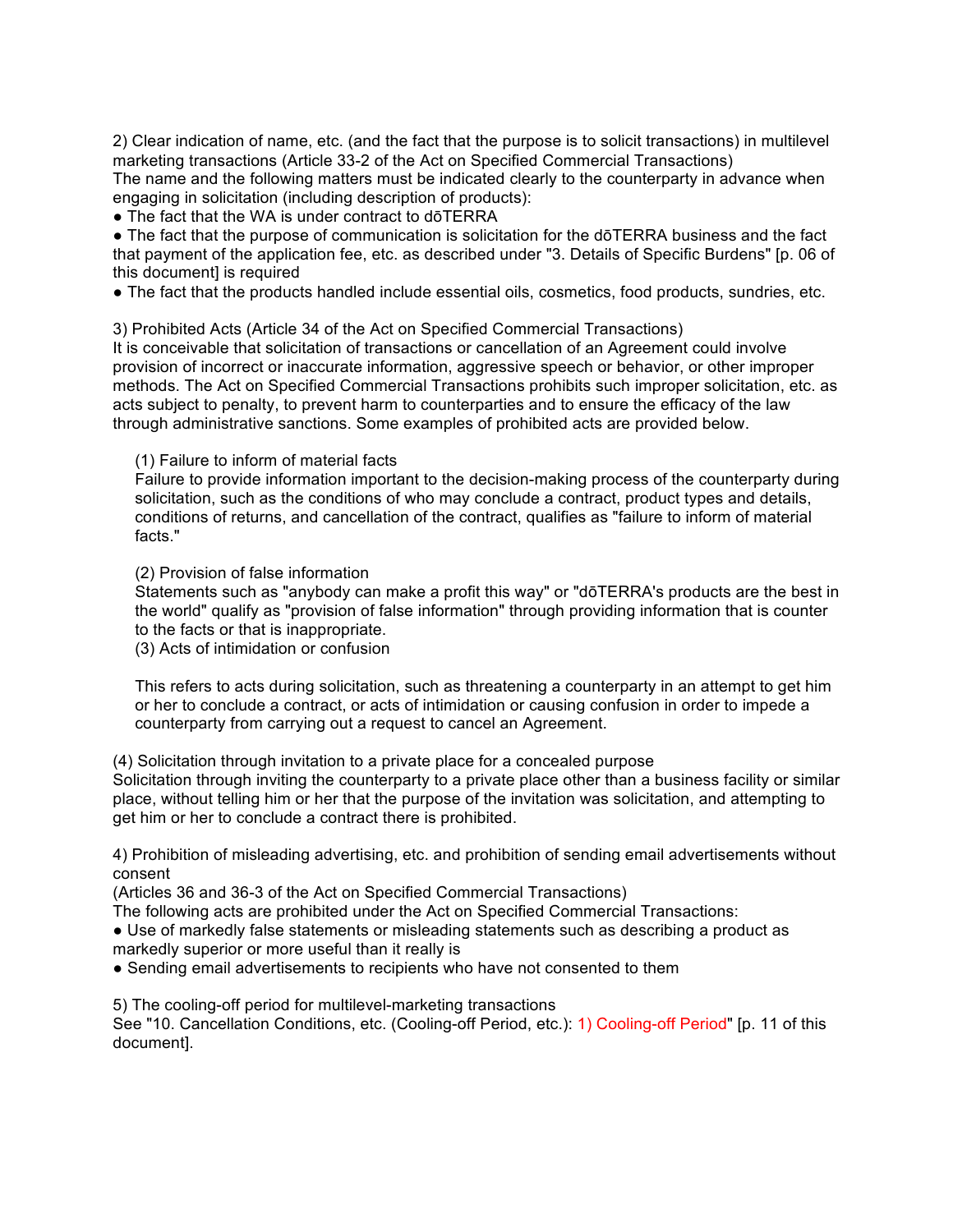#### **13. Handling of personal information**

So that WAs may sign up with peace of mind, dōTERRA recognizes its responsibilities to protect personal information appropriately and handle it properly in accordance with the Act on the Protection of Personal Information ("Personal Information Protection Act" hereinafter). Its handling of personal information is described below.

1) Compliance with laws and regulations

dōTERRA shall comply with the Personal Information Protection Act and other ministerial ordinances, ordinances, guidelines, etc.

2) Establishment of a system for control of personal information

For all personal information that it handles, dōTERRA shall establish a reasonable systematic and specialized control system and clarify the division of responsibilities, to address risks such as those of unauthorized access or leaking of such information.

3) Purposes of collection and usedōTERRA shall comply with the Personal Information Protection Act and other ministerial ordinances, ordinances, guidelines, etc.

dōTERRA collects WAs' personal information through the sign-up process. Personal information collected shall be used solely within the scope of the following clearly defined purposes and shall not be used beyond this scope without the consent of the WAs concerned. Purposes of use of personal information include product purchases; notification of changes related to WA registration; confirmation of personal identity and account management; provision of information from dōTERRA concerning new products, promotional campaigns, etc.; notification of changes to contractual terms and conditions; sending samples and bulletins; statistical analysis intended to improve services and marketing; and confirmation of WA identity in response to inquiries made by telephone or other means.For all personal information that it handles, dōTERRA shall establish a reasonable systematic and specialized control system and clarify the division of responsibilities, to address risks such as those of unauthorized access or leaking of such information.

#### 4) Handling of personal information

dōTERRA may disclose WAs' personal information to third parties in the following cases, within the scope necessary for such use.For all personal information that it handles, dōTERRA shall establish a reasonable systematic and specialized control system and clarify the division of responsibilities, to address risks such as those of unauthorized access or leaking of such information.

- (1) When providing information concerning WAs within the same organization as judged necessary by dōTERRA for business purposes (i.e., registration nos., addresses, tel. nos., email addresses, records of purchases and returns, information on signup and withdrawal of membership, achievement of various promotional campaigns, and business conditions).For all personal information that it handles, dōTERRA shall establish a reasonable systematic and specialized control system and clarify the division of responsibilities, to address risks such as those of unauthorized access or leaking of such information.
- (2) When providing necessary information to a subcontractor for purposes of sending various notifications, announcements, and other documents from dōTERRA to WAs
- (3) When providing information on WAs' financial institutions to a subcontractor for purposes of remittance of various bonuses, refunds, etc. to WAsFor all personal information that it handles, dōTERRA shall establish a reasonable systematic and specialized control system and clarify the division of responsibilities, to address risks such as those of unauthorized access or leaking of such information.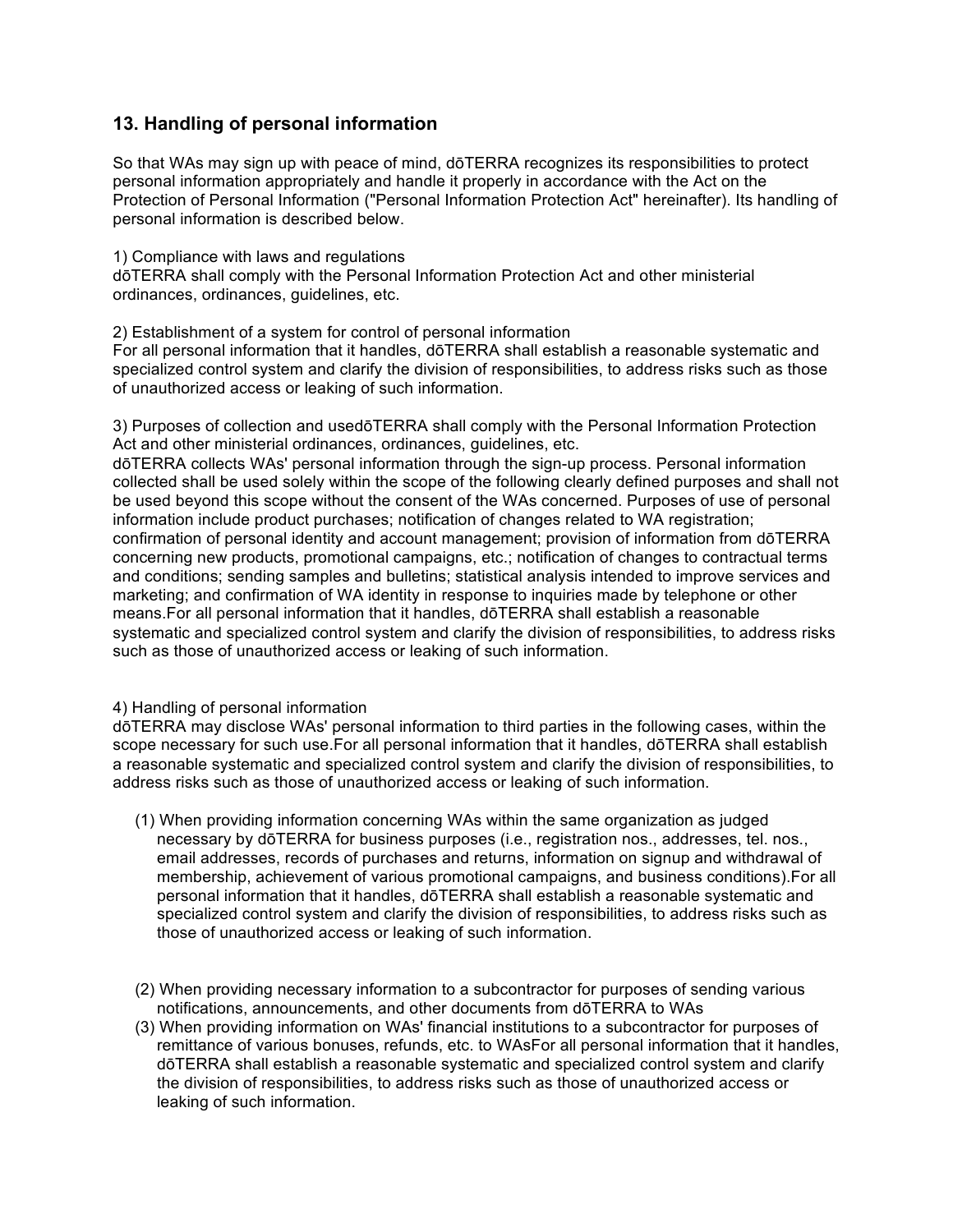(4) When responding to inquiries from the competent authorities, a court of law, the police, a tax office, or a similarly authorized agency

WAs shall consent to the fact that dōTERRA owns personal information and to use it fairly and solely for the purposes of dōTERRA's business activities, keeping it confidential, and are prohibited from handling such information improperly or inappropriately. WAs shall handle such information with the utmost care and understand that it is confidential and that they must not provide it to any third parties, whether directly or indirectly, or use it in other businesses in competition with dōTERRA. dōTERRA has the right to cancel the Agreement of a WA that has violated these provisions.

#### 5) Demands for disclosure, etc.

dōTERRA shall respond within a reasonable extent, pursuant to laws, regulations, etc. to requests from WAs for disclosure, suspension of use, etc. of their personal information. In such a case, the WA shall enter the necessary information to dōTERRA's specified request form and send it by post, attaching documentation of his or her identity, etc. The WA him or herself shall bear the designated fees, (actual) postage costs, etc.

#### 6) Disclaimer

dōTERRA shall not bear any liability for any complaints, damages, liabilities, etc. arising in the business activities of WAs. In addition, WAs shall have no right to cause dōTERRA to bear such liability.

#### **14 Contractual amendments**

dōTERRA has the right to make various revisions or amendments to the Agreement and the compensation plan by providing written notice 30 days in advance. Such notice shall be made through printed materials, sending email, or posting to the website. WAs shall consent to the fact that such revisions or amendments shall take effect 30 days after the announcement of such notice and shall be incorporated into the Agreement and the compensation plan automatically as binding provisions. In addition, by continuing to act as WAs, for example by purchasing products, enrolling other WAs, or collecting fees, or by engaging in any distributorship activities, after such revisions or amendments have taken effect, the WAs shall be deemed to have consented to the new contractual provisions and compensation plan.

#### **Policy Manual (Excerpts)**

\* This manual is based on the edition published January 2, 2019 in the United States, excerpting particularly important passages. The Agreement Form containing the entire text may be seen at doTERRA Tools (https://www.doterra.com/JP/ja\_JP/doterra-toolsforms).

#### **Section 1. Introduction**

This dōTERRA® Policy Manual ("Policy Manual") has been incorporated into and made part of the Terms and Conditions of the Wellness Advocate ("WA") Agreement Form. The contractual documents including this Policy Manual constitute the entire agreement ("Contract") between dōTERRA ("Company") and the Wellness Advocate. The Contract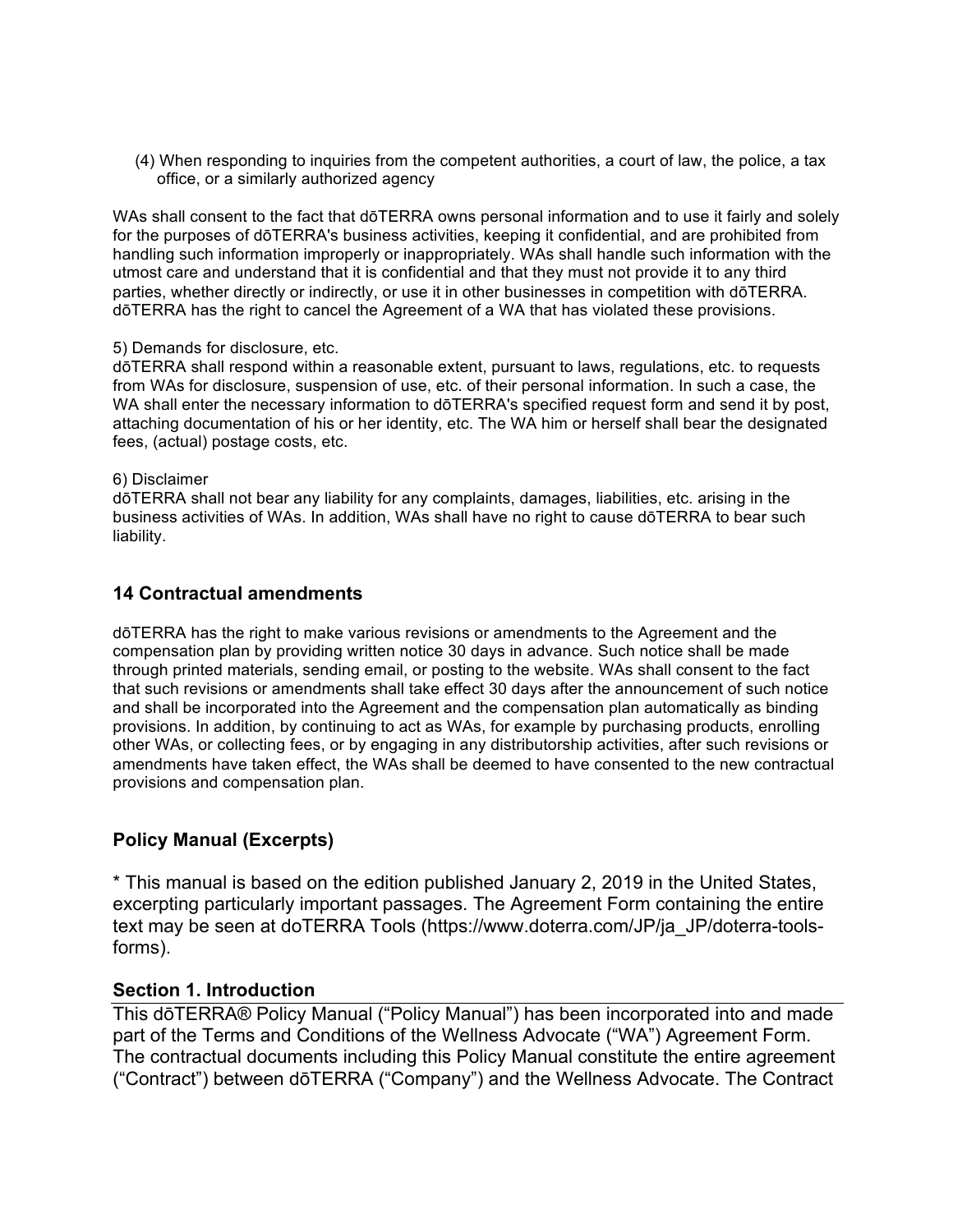or any part thereof may be amended by the Company in accordance with the provisions herein.

A WA's failure to comply with the provisions of this Policy Manual or any of the referenced documents comprising the Contract between the Company and WA may, at the sole discretion of the Company, result in any or all of the following: termination of the Contract between the WA and the Company, or suspension or termination of the right to sponsor other WAs, of the right to receive a Bonus, of formal recognition by the Company, and any other rights and privileges granted to the WA.

# **A. dōTERRA Company Mission (Mission Statement):**

dōTERRA is committed to sharing the life- and health-enhancing benefits of therapeuticgrade essential oils with the world. dōTERRA does this by:

1. Discovering and developing the high-quality therapeutic-grade essential oil products through a leveraged network of highly-educated and experienced botanists, chemists, health scientists, and health care professionals;

2. Producing essential oil and related products to the highest standard of quality, purity, and safety used in the industry - Certified Pure Therapeutic Grade (CPTG®);

3. Distributing our products worldwide through WAs who, working from home, introduce, educate, and sell dōTERRA products to people in their communities, using individual specialized websites;

4. Providing educational opportunities for all people interested in learning how CPTG essential oils can be used as a self-care wellness alternative;

5. Bringing together health care professionals of traditional and alternative medicine to encourage further study and application of CPTG essential oils in modern health care practices.

# **B. dōTERRA Company Values:**

dōTERRA will conduct business in such a way as to be a positive influence for good with each person, Customer, WA, employee, vendor, and partner with whom it comes in contact, by:

- 1. Conducting our business with absolute honesty and integrity;
- 2. Treating all people with kindness and respect;
- 3. Conducting our interactions with others in a spirit of service and caring;
- 4. Working hard and managing the use of company resources wisely;
- 5. Fostering an uplifting work environment by smiling, laughing, and having fun;
- 6. Being grateful for success and giving recognition to others; and by
- 7. Being generous with those less fortunate in our community and around the world.

# **Section 2. Definitions**

**Active:** The state of WA who has purchased dōTERRA products within the past twelve months.

**Annual Renewal Fee:** A fee of 2000 yen (tax included) that is required to be paid by a WA or a Wholesale Customer ("WC") (see the section on WCs) to the Company to renew his or her Distributorship each year, to be billed with the first order in or after the month following the WA's anniversary signup date.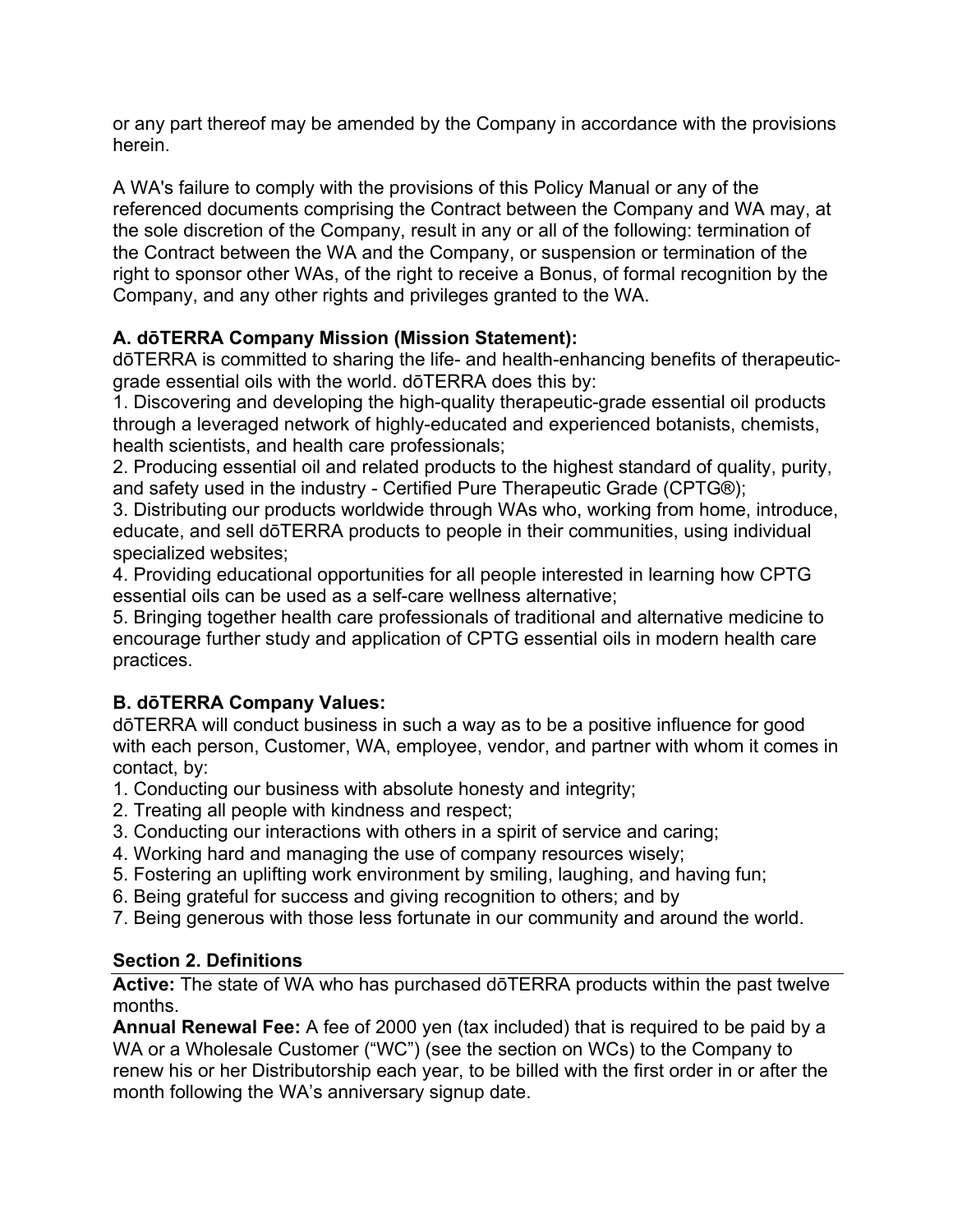**Bonus:** Compensation paid by the Company to a WA based on the volume of products sold by a WA or his or her organization upon meeting the requirements of the dōTERRA Sales Compensation Plan. For details, see, Section 10 [p. 24-32].

**Business Application Form:** An application form for WA registration as a corporation rather than an individual. The Business Application must be completed and signed/sealed by a legal entity (see Corporation) applying to become a WA .

**Company: "**Company", "we" or "dōTERRA" in this document means dōTERRA Japan,

K.K.

**Company Credit:** Company Credit is a WA's account receivable (AR) balance of compensation etc. Company Credit can be used to purchase products or converted to cash on dates specified by the Company or at timing determined by the WA (see also Product Credit).

**Contract:** The agreements between a WA and the Company comprised of contractual documents (including this Policy Manual) together with any Business Application if necessary.

**Corporation:** Any business entity such as a corporation, partnership, limited liability company, or other form of business organization legally formed under laws. **Customer.** The term "Customer" includes WCs and Retail Customers.

**Distributorship (WA Account):** The term Distributorship is another term for the business of any WA, as represented by a WA's contractual relationship with the Company.

**dōTERRA Intellectual Property:** dōTERRA Intellectual Property means all intellectual property which dōTERRA Holdings, LLC or an affiliated company claims to own, or claims a right to use, including but not limited to trademarks, trade names, service marks, and content of its publications, whether registered with relevant governmental authorities or not.

**Downline:** The subsidiary Organization as viewed from the perspective of a WA. **Enrollee:** An Enrollee is a WA or a WC who was enrolled by an Enroller WA.

**Enroller:** An Enroller introduces a new WA or WC, and is eligible for increases in Rank and Fast Start Bonuses according to the activity of the WA or WC. Enrollers also enjoy the ability to designate a new WA's or WC's Sponsor within the Enroller's Organization. **Local Market:** A single country or grouping of countries or regions that the Company designates.

**Loyalty Rewards Program (LRP) :** The Loyalty Rewards Program is a product ordering program wherein a WA can set up automatic monthly deliveries of dōTERRA products, and which is one of the qualification requirements for a WA to receive some Bonuses.

**Open Local Market:** A country or geographical region designated in writing by the Company as officially open for dōTERRA business.

**Organization:** The group of WAs or WCs sponsored by a specific WA and the downline chain of sponsorship.

**Ranks:** Designations (levels) earned by and given to WAs in the Company's Sales Compensation Plan structure, including: Consultant, Manager, Director, Executive, Elite, Premier, Silver, Gold, Platinum, Diamond, Blue Diamond, and Presidential Diamond. Ranks are earned and determined each month. A Rank may not be lost after promotion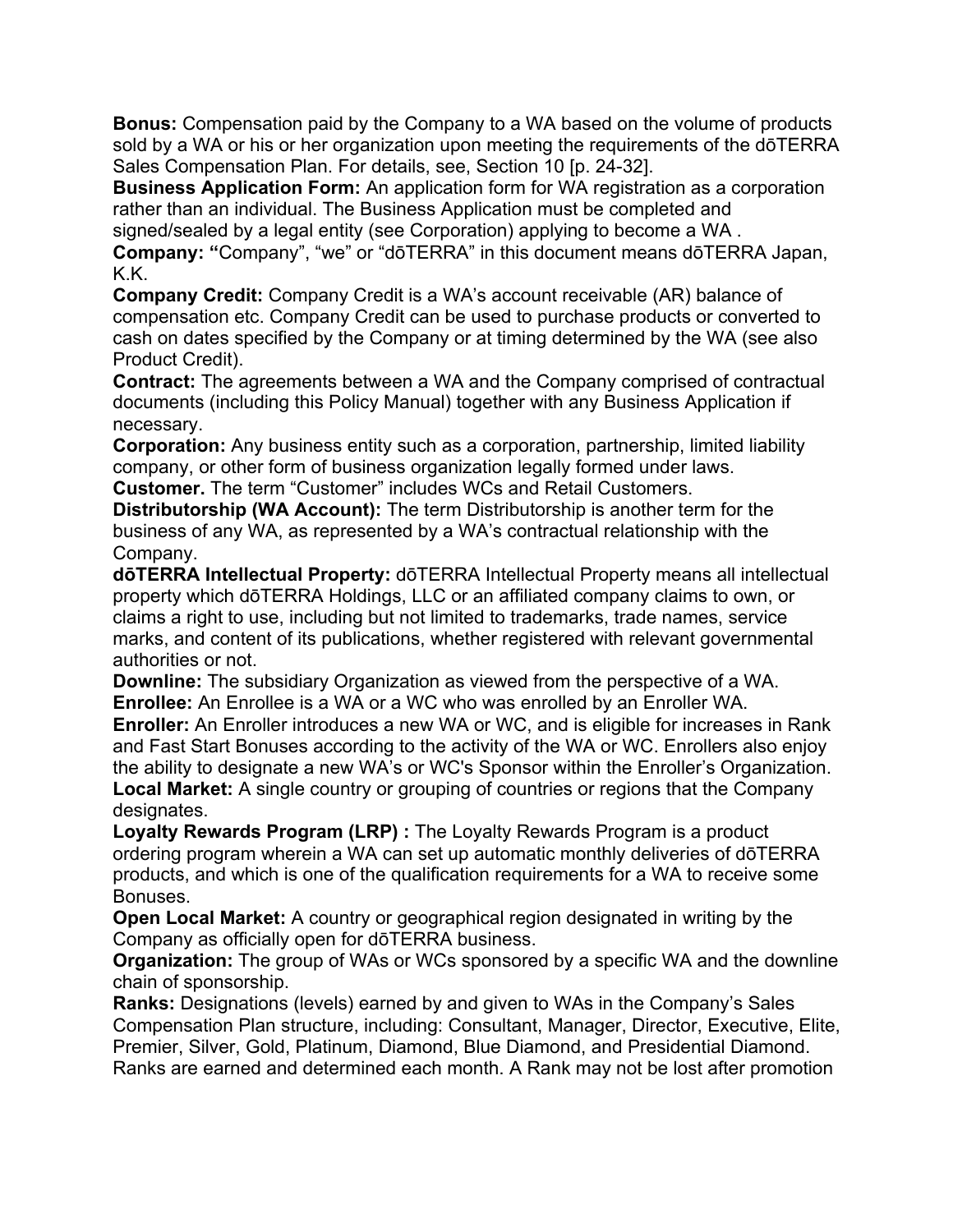to it, although Bonuses, etc. will be calculated based on the Rank corresponding to activity results at the time of calculation.

**Policy Manual:** This document.

**Product Claims:** Claims related to the efficacy or effect of dōTERRA products. Product claims are regulated by national or local governments in which the WA does business, including governmental agencies in the jurisdiction of the WA.

**Product Credits:** Product Credits are non-cash-redeemable points that can be used only to purchase Company designated products. Product Credits are granted for purchases by the WA or WC (reward points) and at the time of returns and at other times as part of the LRP, and at the discretion of the Company. No Personal Volume or Organizational Volume is associated with the redemption of Product Credits (see also Company Credit).

**Sales Aid:** Any material, used in the offer or sale of Company products, recruitment of prospective WAs and WCs, or training of WAs and WCs. As a tool to support the WA's business, we provide materials in reference to the Company, Company products, the Sales Compensation Plan, etc., in printed matter and digital data.

**Sponsor:** A WA who has a new WA or WC placed directly underneath him or her (at the first level) in his or her Organization. Also called a Placement Sponsor. May be the same as the Enroller.

WA (Wellness Advocate): A Person who is an independent contractor authorized by the Company to purchase and retail products to Customers, recruit other WAs and WCs, and receive Bonuses in accordance with activities under the Sales Compensation Plan. A WA's relationship to the Company is governed by the Contract. More than one Person may be included on a Distributorship as a co-applicant. In such a case, WA refers to all Persons collectively, although each Person individually has all the WA rights and obligations.

**WA Agreement Form:** The application, whether in printed or electronic form, to become a WA which, being filled out the required information and upon acceptance by the Company, is part of the Contract between the WA and the Company.

**Wholesale Customer (WC):** A WC is a Person who purchases products at a discount. A WC does not earn bonuses through the dōTERRA Compensation Plan. A WC, however, may earn reward points and other benefits through dōTERRA's LRP and participate in some promotions..

**Wholesale Customer (WC) Agreement Form:** The application, whether in printed or electronic form, to become a WC. To be filled out the required information and submitted.

## **Section 3. Code of Ethics**

dōTERRA expects and requires WAs to conduct themselves in accordance with the highest standards of ethical behavior, as the face of dōTERRA. The following guidelines help ensure a uniform standard of excellence throughout the dōTERRA organization. All WAs are expected to practice the following ethical behavior when introducing people to, and representing the Company and its products. Violations of the Code of Ethics may subject the WA to disciplinary action by the Company depending on the materiality of the violation. All WAs should:

**A.** Be respectful of every person while conducting dōTERRA related business.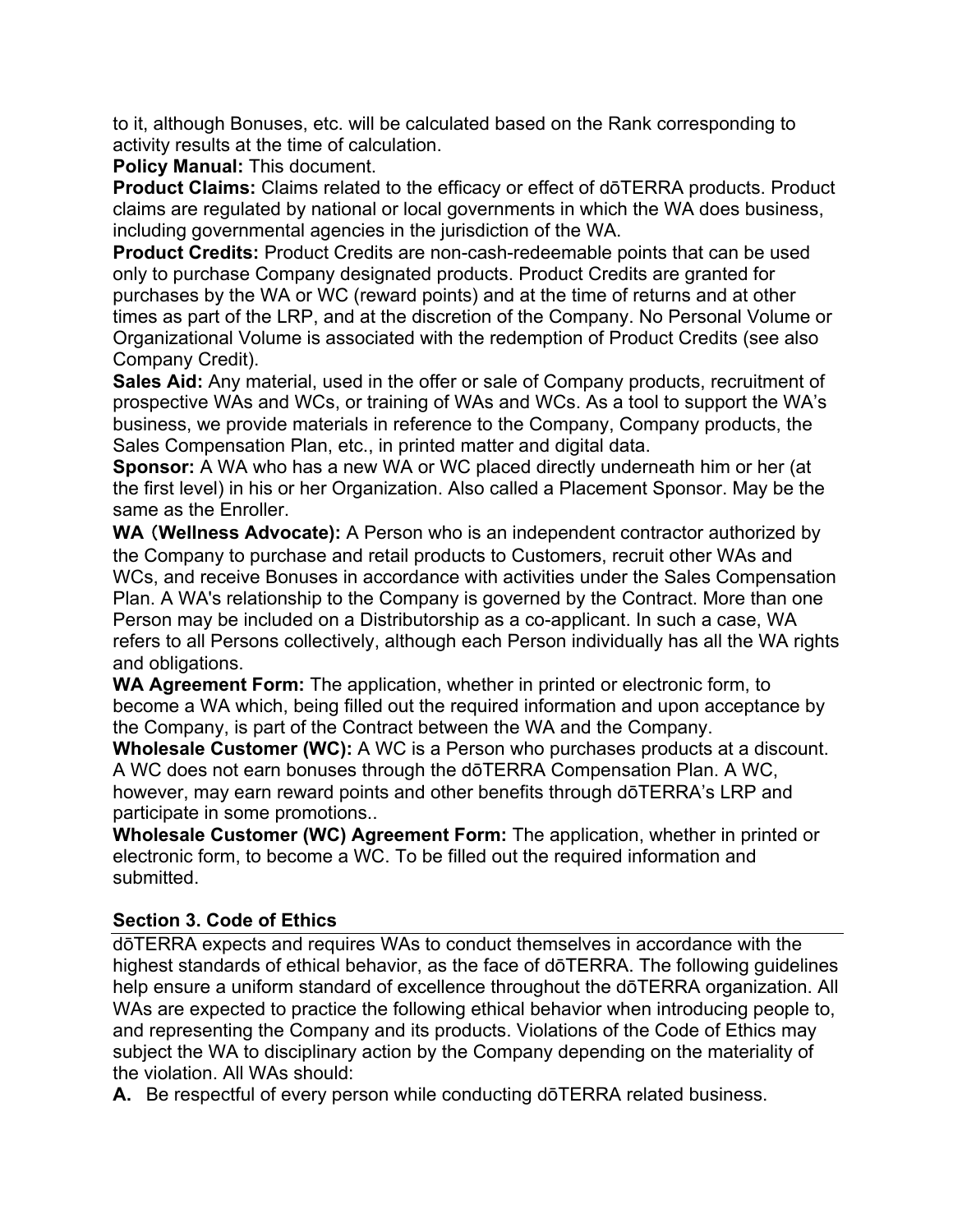- **B.** Conduct themselves and their business activities in an ethical, moral, legal and financially honest manner. WAs should not engage in activities and behavior that would bring disrespect or embarrassment to dōTERRA, its corporate officers, employees, or other WAs.
- **C.** Refrain from making negative or disparaging statements about other companies, their employees, or their products.
- **D.** Refrain from making negative or disparaging statements about other dōTERRA WAs.
- **E.** Be truthful in representations of dōTERRA products. Do not make diagnostic, therapeutic, curative or exaggerated claims.
- **F.** Give support and encouragement to customers to ensure that their experience with dōTERRA is meaningful and rewarding. WAs should provide proper support and training to those they recruited and sponsor and who are in their Organization.
- **G.** Accurately teach and represent the dōTERRA Sales Compensation Plan. Be honest in explaining the income one may earn under the Sales Compensation Plan. WAs should not use their own income as an indication of other's potential success, or use bonus details as marketing materials.
- **H.** Abide by all dōTERRA policies and procedures as they are currently found in this Policy Manual. (They may be amended in the future.)

# **Section 4. Becoming a WA or WC**

The WA and WC relationships are the most valuable relationships at dōTERRA. The Company takes great pleasure in teaming up with WAs to enrich people's lives with our products and business.

# **A. Signing Up as a WA**

To become a WA, each applicant must:

1. Pay a 3500 yen (tax included) signing up fee.

2. Submit a properly completed WA Agreement Form to the Company within 30 days from the date of the Agreement;

- 3. Be at least 20 years of age and be competent to enter into the Agreement;
- 4. [Provision relating to U.S. residents only omitted]

# **B. Signing Up as a WC**

An individual or a corporation may apply to be a WC if they meet the requirements set forth in the WC Membership Agreement and Terms and Conditions.

To become a dōTERRA WC, each applicant must:

1. Pay a 3500 yen (tax included) signing up fee.

2. Submit a properly completed Wholesale Customer Agreement Form to the Company within 30 days from the date of the Agreement;

# **C. WCs Who Wish to Become WAs**

A WC who meets WA signing up requirements may become a WA by signing a WA Agreement and by completing the signup requirements. A completed WA Application must be submitted to the Company for review.

# **D. Acceptance or Rejection of WA or WC Applications.**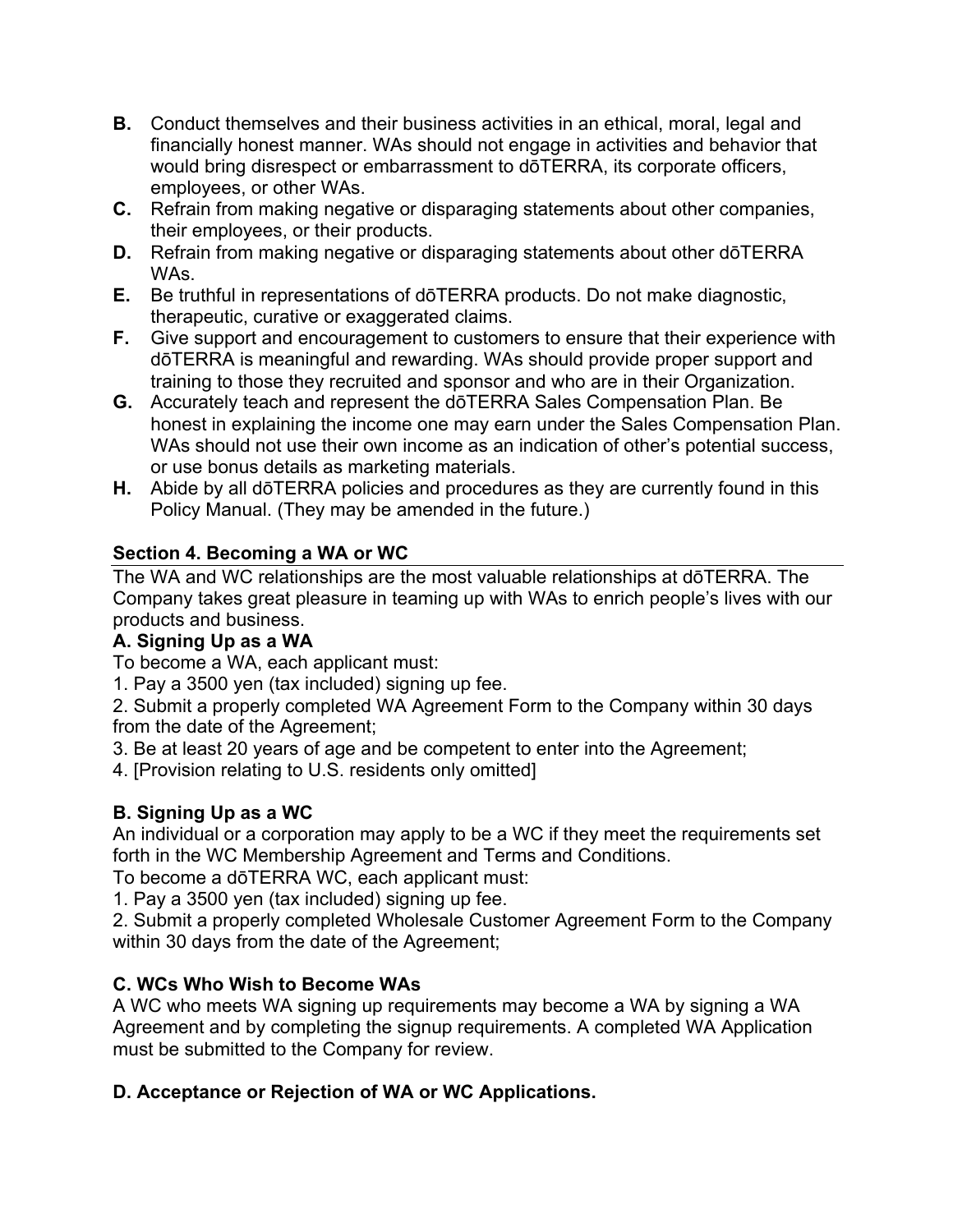dōTERRA reserves the right, at its sole discretion, to approve or decline a submitted WA or WC Application or online sign-up.

## **E. Inaccurate Applications**

An incomplete, incorrect, or fraudulent WA/WC Agreement Form will be deemed invalid from its inception.

# **F. Binding Effect of One Member of a Distributorship (WA Account)**

Where there is more than one Person who will be a part of a Distributorship (WA Account) as a co-applicant, the action, consent or acceptance by one Person binds the entire Distributorship (WA Account).

# **G. Duty to Maintain Accurate Information**

To help ensure that the Company has the most current information, WAs must advise the Company of changes to the submitted forms and attachments. Proposed changes to personal information should be submitted on a WA Agreement Form or Business Application with "Change" checked and signed by all members of the account (including co-applicants, etc.).

## **H. Business Application**

Not only an individual but also a corporation may become a dōTERRA WA by submitting, with the Business Application, true and correct copies of the formation documents (including certified copy of the corporate registry), together with any other related documents the Company will request. The name and official seal, or the signature, of the representative is required on the application. The application will be completed after approval by dōTERRA. The signup of a business entity cannot be done online.

Once a business has signed up, its representative may not sign up as a WA. Similarly, a signed-up WA may not sign up as representative of a Business member. In addition, a spouse of a representative of a Business member may not sign up as an individual WA. Similarly, a spouse of a signed-up WA may not sign up as representative of a Business member.

# **I. Term of Contract and Contract Renewal**

The term of the Contract is one year from the date dōTERRA has approved signup of the WA or WC. Unless the WA or WC notifies the Company of his or her intent not to renew, or unless the Contract is terminated by the Company, the Contract is automatically renewed each year on its yearly anniversary date.

The WA or WC agrees to pay an Annual Renewal Fee on or before the anniversary date of acceptance of the application. The WA or WC agrees and authorizes the Company to automatically charge the amount of 2000 yen (tax included) to his or her account each year on the anniversary date to renew the Contract with the Company. The Company may elect to add the Annual Renewal Fee to the next product order in or after the following month.

A WA who does not have a Downline on the renewal date may be renewed as a WC, and agrees to be subject to the Wholesale Customer Agreement Form. The Annual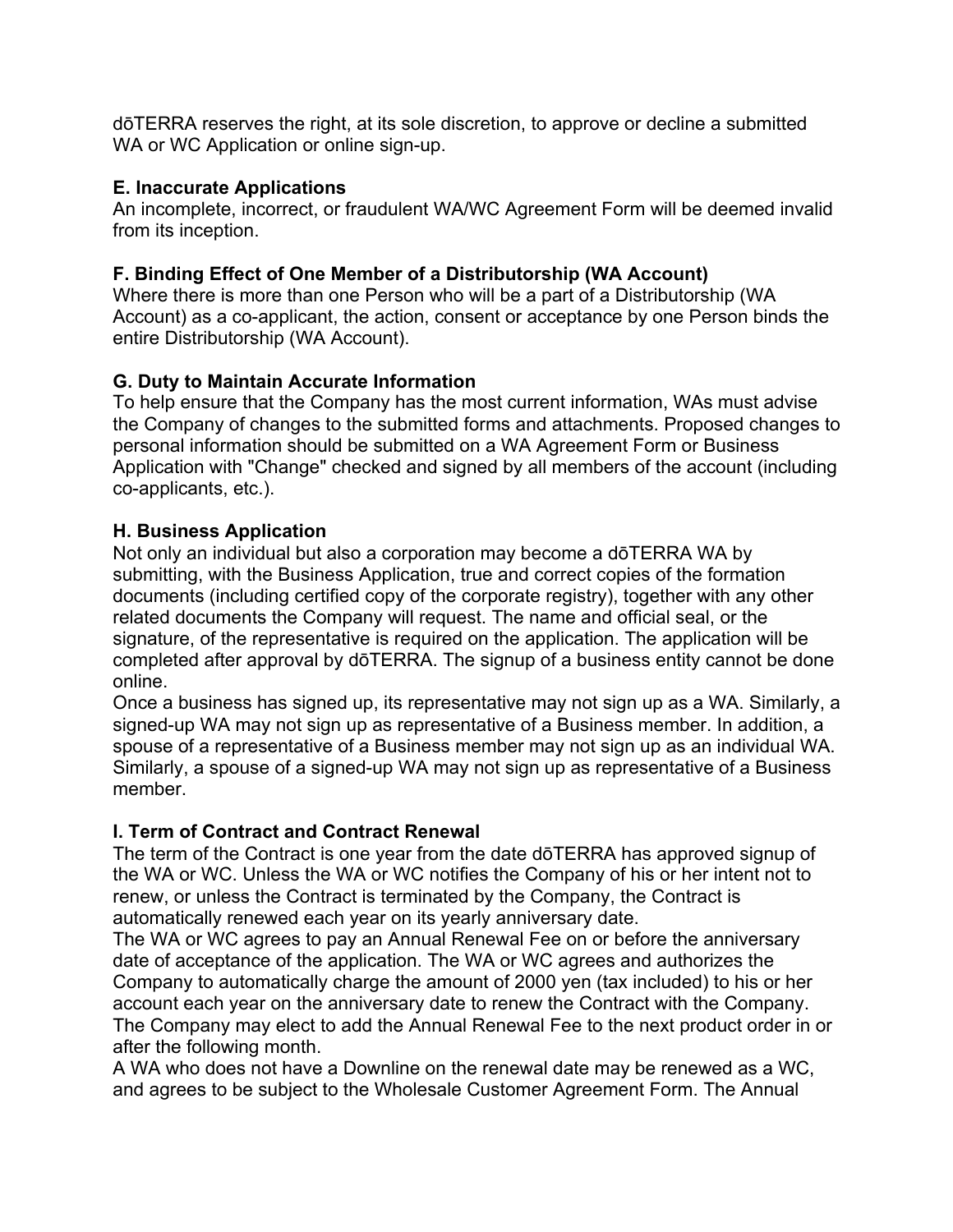Renewal Fee helps the Company provide the WA or WC with the necessary support materials and information on products and services, Company programs, policies and procedures, and related matters. The Annual Renewal Fee also covers the costs of all communications from the Company.

## **J. Simultaneous Interests in Distributorships (WA accounts) Prohibited.**

A WA or WC may not have a simultaneous beneficial interest or be a co-applicant in more than one Distributorship or WC account. A beneficial interest includes, but is not limited to, any present or future ownership interest; rights to benefits, financial or otherwise; rights to purchase at wholesale prices; recognition; or other tangible or intangible benefits associated with a Distributorship or WC.

Married spouses who are WAs or WCs must be part of the same Distributorship, and cannot have more than one Distributorship or WC account, or rights or interests thereto, between them.

A business owner cannot have a Distributorship in the name of the business and a separate Distributorship in the owner's own name, or have a beneficial interest in a WC account. An exception to this rule is the Presidential Diamond Multiplier Account. See, p. 28.

## **K. Independent Contractor Relationship Between WA and the Company.**

A WA is an independent contractor and not an employee, agent, partner, legal representative, etc. of dōTERRA. A WA is not authorized to and will not incur any debts, expenses or obligations, or open any deposit accounts on behalf of, for, or in the name of dōTERRA.

WAs control the manner and means by which they operate their dōTERRA businesses, subject to compliance with the Contract. WAs are solely responsible for paying all expenses they incur, including but not limited to travel, food, lodging, employees' salary, office overhead, telephone and other expenses.

WAs are not treated as employees of the Company for tax purposes, and the Company is not responsible for withholding taxes from WAs. WAs are responsible for national, local, and all other appropriate tax filing and payment procedures.

# **L. Company Recognition**

The Company may choose to recognize WAs at selected events and in various publications and content including conventions and leadership magazines. Recognition will be based upon criteria and standards adopted and changed, from time to time, by the Company. The Company will typically recognize WAs at the highest Rank they achieved for at least three of the most recent twelve months\*, except for first time Rank achievement.

\* Since these provisions were established by dōTERRA in the U.S., handling may vary by local market.

# **M. [Provision relating to U.S. residents only omitted]**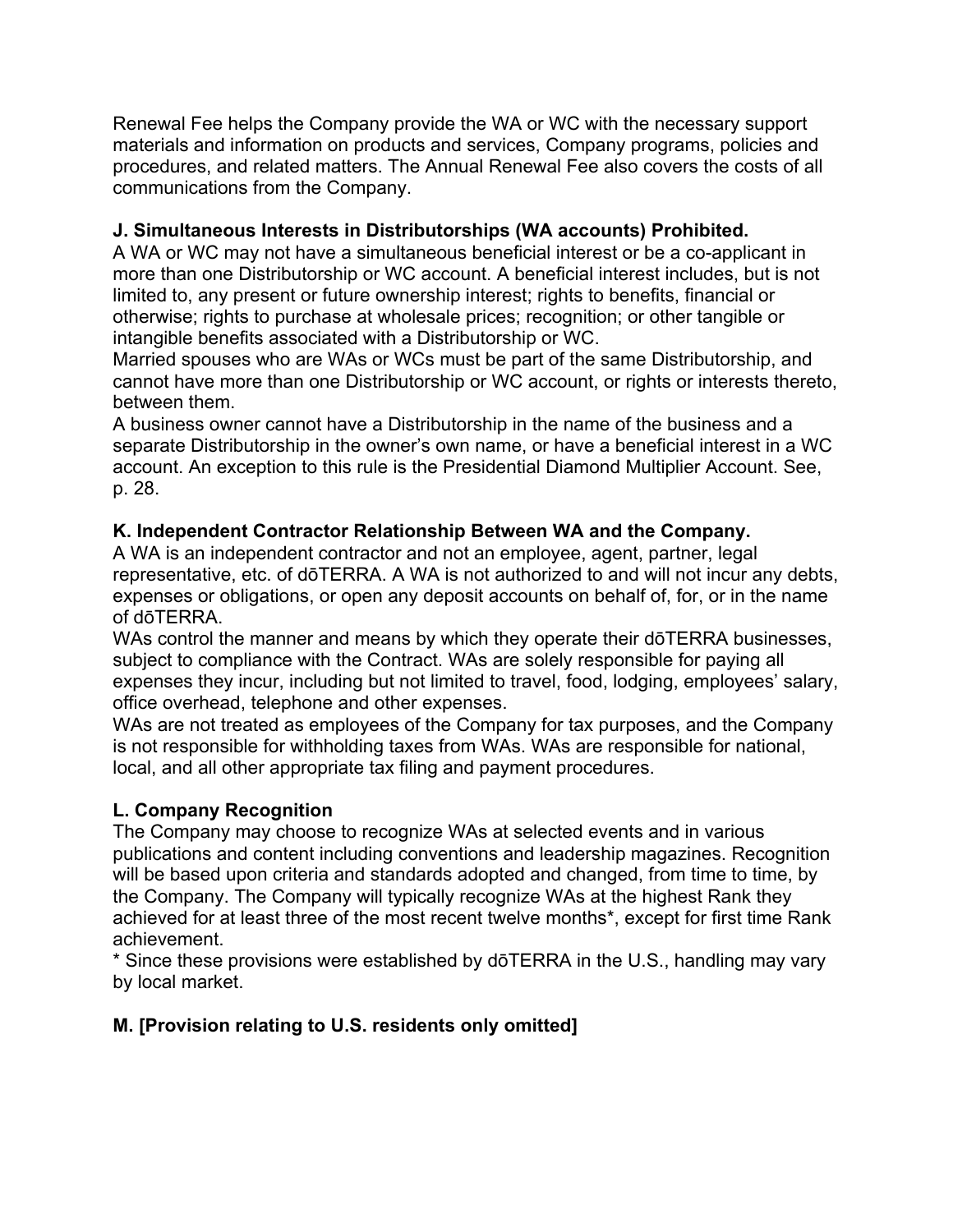## **Section 5. Purchasing Products**

**A.** A Person is not required to purchase any product in order to be a dōTERRA WA or Customer.

**B.** Only WAs may purchase dōTERRA products for resale or personal use.

## **C. Purchasing Product Solely to Qualify for Bonuses is Prohibited.**

The dōTERRA opportunity is built on retail sales to the ultimate consumer. The Company encourages WAs to only purchase inventory that the WA and the WA's family will personally consume, use as a sales tool, or that will be resold to others for their ultimate consumption. Purchasing product solely for the purpose of collecting Bonuses is prohibited. WAs are not allowed to purchase inventory in an amount which unreasonably exceeds that which can be expected to be resold, used as a sales tool, or consumed within a reasonable period of time. The Company retains the right to limit the amount of purchases the WA may make if, in its sole judgment, it believes those purchases are being made primarily for qualification purposes instead of for consumption or resale. In addition, the Company reserves the right to recover Bonuses paid if it is discovered by the Company that the Bonuses have been generated on what the Company deems to be sales in violation of the Contract.

## **D. Repackaging Prohibited**

WAs may not print their own labels or repackage dōTERRA products. Products are to be sold in their original packaging only. For instance, WAs may not resell individual parts of a kit separately from the original kit packaging unless the Company has established a wholesale price for the individual part. Similarly, WAs may not advertise the use of dōTERRA oils as ingredients to non-dōTERRA products, such as components of a separate product or ingredients in food recipes, without the written consent of the Company. The use of the dōTERRA name by a WA is governed by Section 12 of this Policy Manual.

## **E. Credit Card Use**

WAs are strongly discouraged from using their own credit cards to purchase products for another WA or Customer. In those rare circumstances where it is necessary to purchase product for another WA or Customer, the Company must receive written permission from the WA or Customer for whom the product order is being placed. Failure to produce such permission upon request of the Company may result in cancellation of the sale, forfeiture of the bonus resulting from the sale, and other disciplinary action as outlined in Section 19. WAs are prohibited from using their own credit cards to purchase products for another WA who has been a WA for less than 30 days.

**F, G.** [Provisions relating to U.S. residents only omitted]

## **Section 6. Product Return Policy**

## **A. Returns on Products Within 30 Days.**

1. dōTERRA will refund one hundred percent (100%) of the purchase price (plus applicable tax if prepaid) of Currently Marketable products (see D below) that are returned by a WA or Customer within thirty (30) days of purchase from the Company,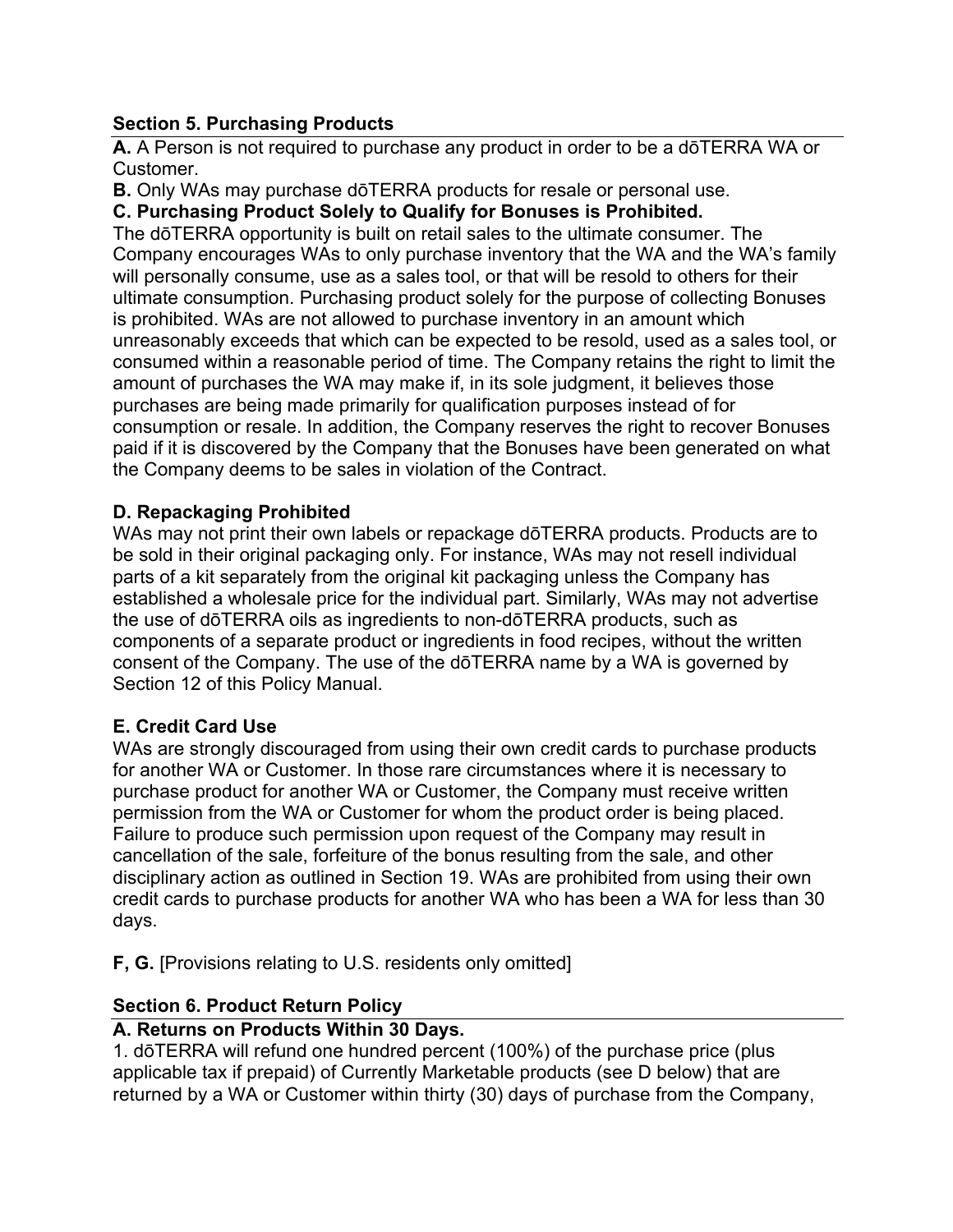less shipping costs and paid Bonuses if the return will make the order ineligible for free shipping or Bonuses.

2. dōTERRA will provide a Product Credit of one hundred percent (100%) of the purchase price (plus applicable tax if prepaid) or a refund of ninety percent (90%) of the purchase price (plus applicable tax if prepaid) on products not Currently Marketable that are returned by a WA or Customer within (30) days of purchase, less shipping costs and paid Bonuses if the return will make the order ineligible for free shipping or Bonuses.

## **B. Returns Thirty-one (31) days to Ninety (90) days After Purchase.**

From thirty-one (31) days and up to ninety (90) days from the date of purchase, dōTERRA will provide a Product Credit of one hundred percent (100%) or a refund of ninety percent (90%) of the purchase price (plus applicable tax if prepaid) on Currently Marketable products that are returned by a WA or Customer, less shipping costs and paid Bonuses if the return will make the order ineligible for free shipping or Bonuses.

# **C. Returns From 91 days to One year After Purchase**

After 91 days and up to twelve (12) months from the date of purchase, dōTERRA will provide a Product Credit of ninety (90%) or a refund of (90%) of the purchase price (plus applicable tax if prepaid) on Currently Marketable products that are returned by a WA or Customer, less shipping costs and paid Bonuses if the return will make the order ineligible for free shipping or Bonuses (excludes limited time offers and expired items).

## **D. Currently Marketable**

Products and Sales Aids shall be deemed currently marketable if each of the following elements is satisfied:

1) they are unopened and unused;

2) packaging and labeling have not been altered or damaged;

3) the product and packaging are in a condition such that it is a commercially reasonable practice within the trade to sell the merchandise at full price;

4) the product expiration date has not elapsed; and

5) the product contains current dōTERRA labeling and packaging.

\* Products unavailable at the time of request for return (seasonal or discontinued products, limited time offers, or special promotion products) shall not be considered Currently Marketable. Products disclosed to be any of the above products prior to purchase may not be returned.

# **E. Return of Damaged, Defective, or Incorrectly Sent Products**

dōTERRA will exchange products if the returned products were received by the purchaser in damaged or defective condition or were incorrectly sent. Such products must be returned within fifteen (15) days of receipt. Whenever possible, returned products will be replaced with undamaged products. However, when an exchange is not feasible, the Company reserves the right to issue a credit for the amount of the exchanged products.

# **F. Duty to Retain Sales Order Number**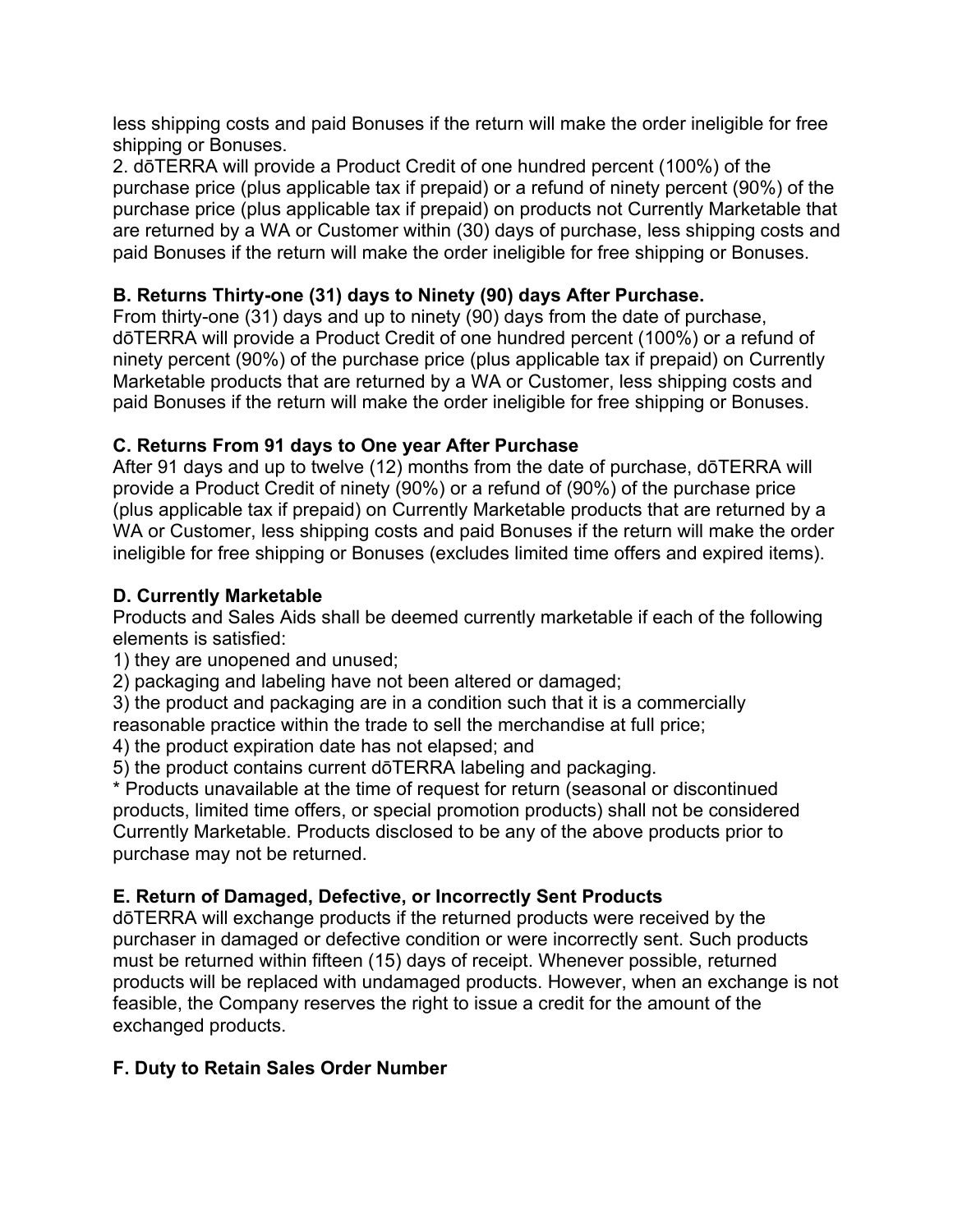In order for the Company to correctly and quickly process returned products, the original sales order number from the invoice must be retained. Retaining the invoice for at least one year after purchase is recommended to enable returns.

## **G. Kit Returns**

Products purchased as part of a kit or package must be returned as the entire kit. Repurchase the needed individual products after returning the kit or package.

## **H. Refund Alternatives**

The Company at its discretion may determine the acceptable refund alternatives for product returns, including but not limited to the following: dōTERRA Company Credit, Product Credit, bank transfer, or credit card charge back, and as outlined herein. The actual form of refund will be based upon payment procedures in the Local Market and the original form of payment. Refunds will only be paid to the original payor.

## **I. Return Procedure**

To obtain a refund for returned products or Sales Aids, a WA or WC must comply with these procedures:

1. Approval for the return must be received prior to the return of the shipment to the Company. This approval must be obtained either by telephone or by fax or email, and the actual return shipment must be accompanied by the WA or WC number.

2. The Company will provide the WA or WC with the correct procedures and location for returning the products. All return shipping costs must be paid for by the WA or WC, except for damaged, defective, or incorrect products.

3. Products or Sales Aids returned to the Company without prior authorization will not qualify for a product credit or refund and will be returned to the WA or WC. The shipping cost will be borne by the WA or WC.

4. This return/refund procedure may vary in a country or region where different laws and regulations may stipulate conditions for returns. In that case, applicable laws and regulations are given priority, and the procedures and regulations for returns and refunds may differ.

5. The Company may charge the WA or WC a fee for shipments that are and returned to the Company due to lengthy absence, incorrect address, unknown current address, refusal at the point of delivery, or other reasons.

# **J. Company's Right to Recoup Unearned Bonuses**

Bonuses are paid to WAs based on the purchase of Company products by retail customers or by members of their Downline Organization. When products are returned, the Company has the right to recoup the Bonuses that were paid based on the purchase of the products that were returned. The Company may recoup these Bonuses by requiring a WA to pay the Company directly, or the Company may withhold the amount of the Bonus from future Bonus payments.

# **K. Return of Personalized Sales Aids**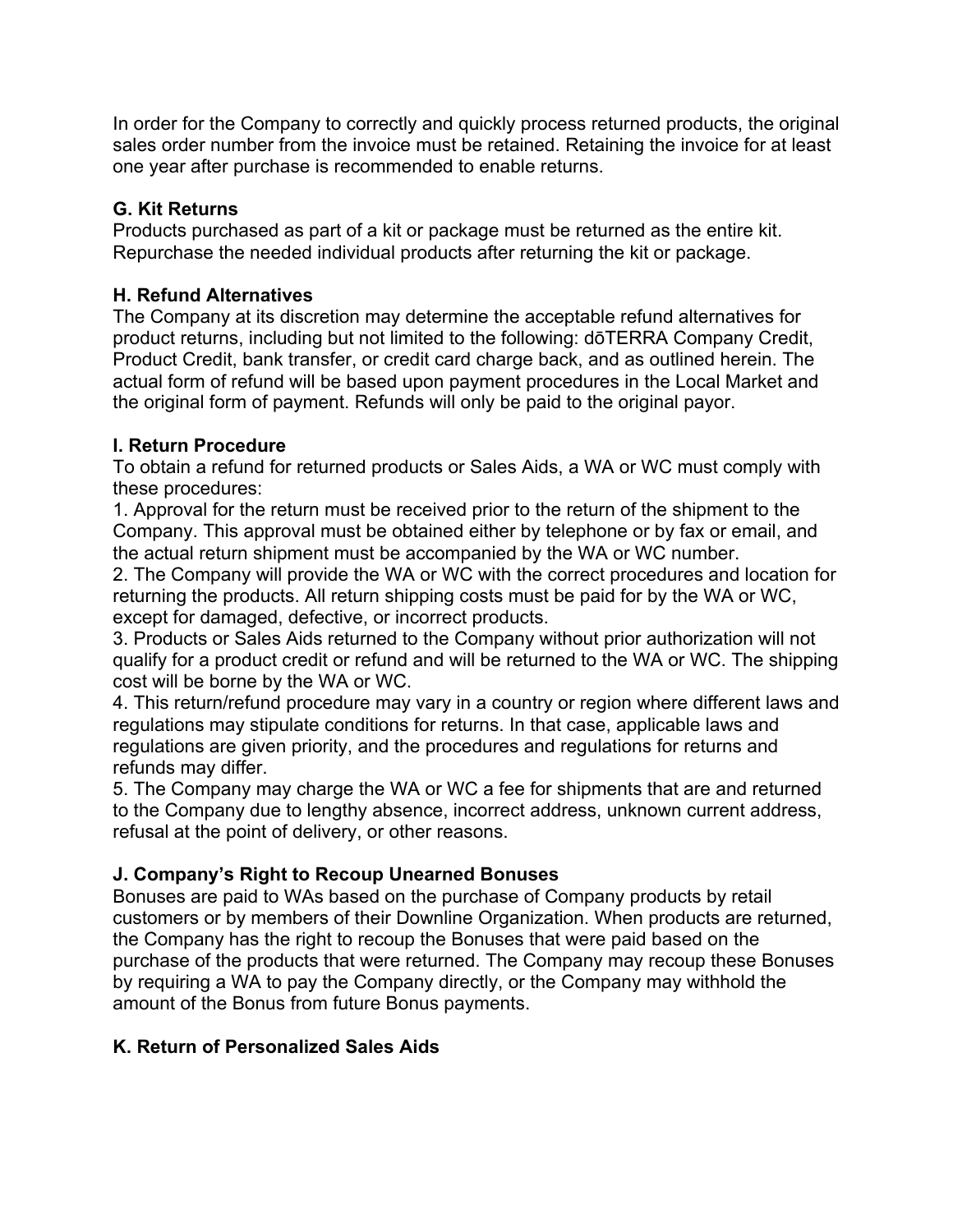Personalized Sales Aids are not returnable or refundable, except for personalized Sales Aids that are defective or incomplete. Such sales aids must be returned within thirty days and in conformance with the Product Return Policy.

## **L. Credit Card Charge Backs**

WAs are required to return products under the Company's product exchange and return policies as described in this Section, rather than doing a credit card chargeback.

## **Section 10. Sales Compensation Plan**

There are two fundamental ways in which a WA can earn bonuses: (1) through retail markups; and (2) through bonuses (sometimes called commission) paid on a WA's product sales and the purchases and sales of other WAs in his or her Organization.

## **Retail Markups**

WAs can buy dōTERRA products from the Company at wholesale prices and sell to resale customers. The Company suggests retail prices (shown on p. 34-44 of this document) as a guideline for resale. However, WAs are free to set their own selling price, for personal consumption by the buyer only, as long as they are not lower than the wholesale prices. Separate provisions are established under Section 13 [Contractual Provisions] for online sales.

## **Bonuses**

WAs can also earn bonuses based on the sale of products themselves or by WAs or WCs belonging to their organizations in all markets where the Company conducts business. Not all products or promotions from the Company generate bonuses. All products or promotions that will generate a bonus are assigned a Personal Volume (PV) point.

# **A. Definitions**

**Commissionable Order (Bonus-eligible order):** An order that is assigned Personal Volume points, which is ordered and paid for by a WA or WC.

**Company Volume:** Company Volume is the collective Personal Volume of all WAs and WCs that are currently doing business with dōTERRA. This includes purchase by WAs, WCs, and Retail Customers.

**Frontline Organization:** A Frontline Organization is the Organization of one of a WA's personally sponsored WAs and his or her Customers.

**Local Market Volume:** The collective Personal Volume of all WAs and WCs who are registered in a designated Local Market. Local Market Volume is a term used to define the Founder's Club Bonus.

**Organizational Volume (OV):** The total PV achieved by a WA and the entire WA's Organization.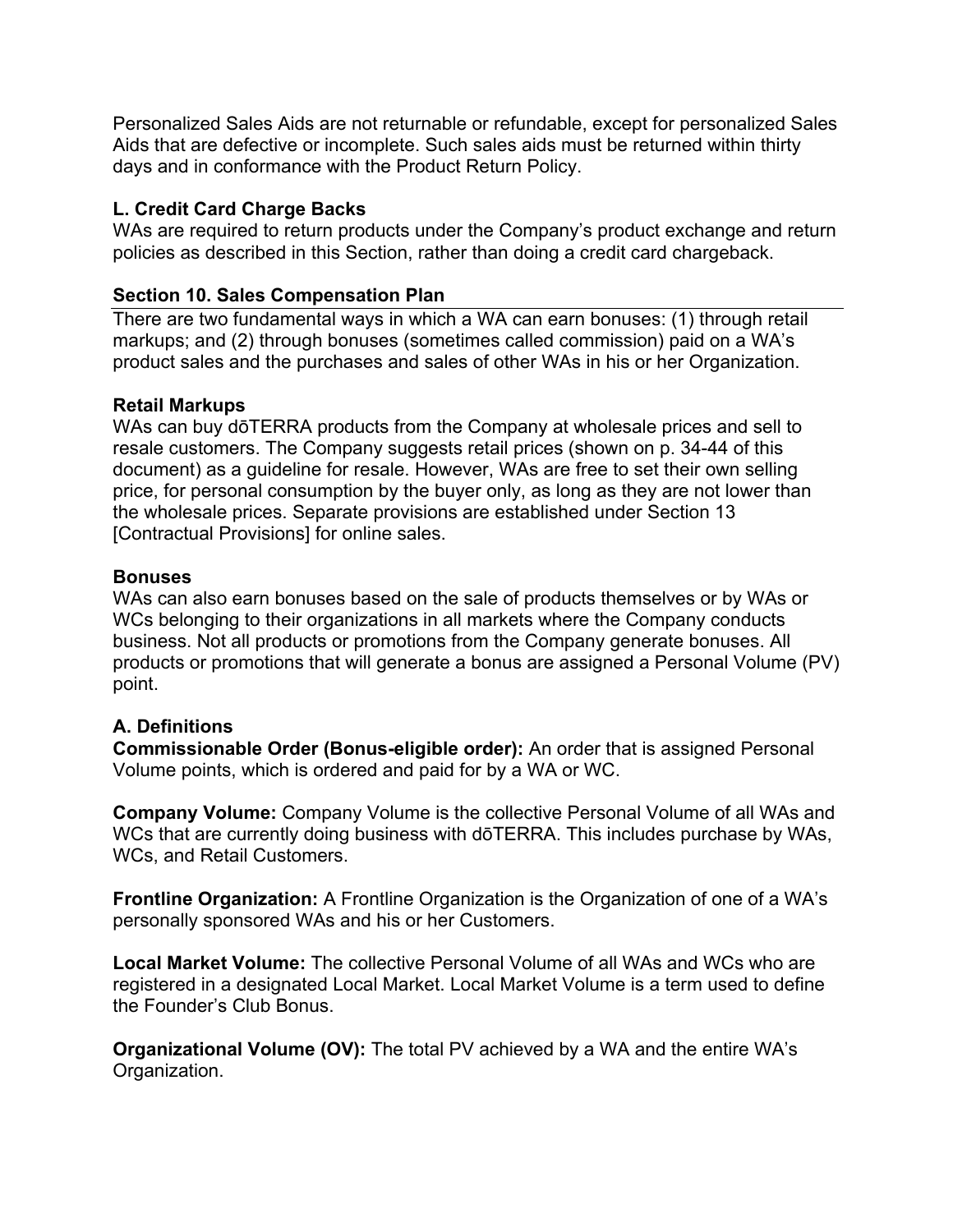**Personal Volume (PV):** The sales volume, measured in points, of products sold to a WA in one calendar month, primarily for resale to customers or personal consumption. The number of points is set for each product, but not all products qualify for PV value. PV does not include products sold with Product Credit. The PV by order and its breakdown can be viewed in the order history in My dōTERRA Office.

**Primary Bonus:** The sum total of all bonuses paid to a WA except the Fast Start Bonus and the Founders Bonus, which are paid on a specific day of the month. The Primary Bonus consists of Retail Points, Uni-level, Power of Three, Infinity Performance Pool and Diamond Pool Bonuses.

**Qualified Leg:** A requirement to be qualified for the rank of Premier or above. A Qualified Leg is a Frontline Organization (Leg) of a WA with Enrollee(s) who attain(s) a designated Rank. One Frontline Organization constitutes one Qualified Leg and even if an organization has more than one qualified WA, it will be counted as one Qualified Leg.

**Qualified LRP Orders:** A Qualified LRP Order is a single LRP order over 100 PV in the qualifying month for a sponsored WA or WC. All Qualified LRP Orders must be paid for by credit card in the name of the WA or WC listed on the account, or with cash, and must be shipped to the primary address listed on the account. If there were no Qualified LRP Order due to the return will result in suspended payment of bonuses that no longer meet payment requirements, or recoupment of the previously paid bonus earned by deducting it from bonuses paid in later months.

**Team:** A term used in the Power of Three Bonus. A Team is made up of WAs, and WA, WC and retail customers who are organizationally on the first level of the organization sponsored by the WA.

**Team Volume (TV):** A term used in the Power of Three Bonus. The combined Personal Volume of the members of a Team. It includes the volume of not only LRP orders but also initial orders and regular orders.

#### **B. Bonuses**

Compensation to WAs is geared toward rewarding the sustained efforts of everyone from the beginning WA to the seasoned professional WA.

dōTERRA's bonuses include the Retail Profit Bonus, Fast Start Bonus, Power of Three Bonus, Uni-level Bonus, Infinity Performance Pools, Diamond Pools, and Founder's Club Bonus.

#### **1. Fast Start Bonus– an Enroller based bonus.**

A Fast Start Bonus is paid weekly to Enrollers, WA, depending on the PV of the product purchased in the first sixty (60) days by new WA's or WC's. The bonus is paid to the new WA's first, second, and third level Enrollers. See the Figure on the right for the percentage paid to each level.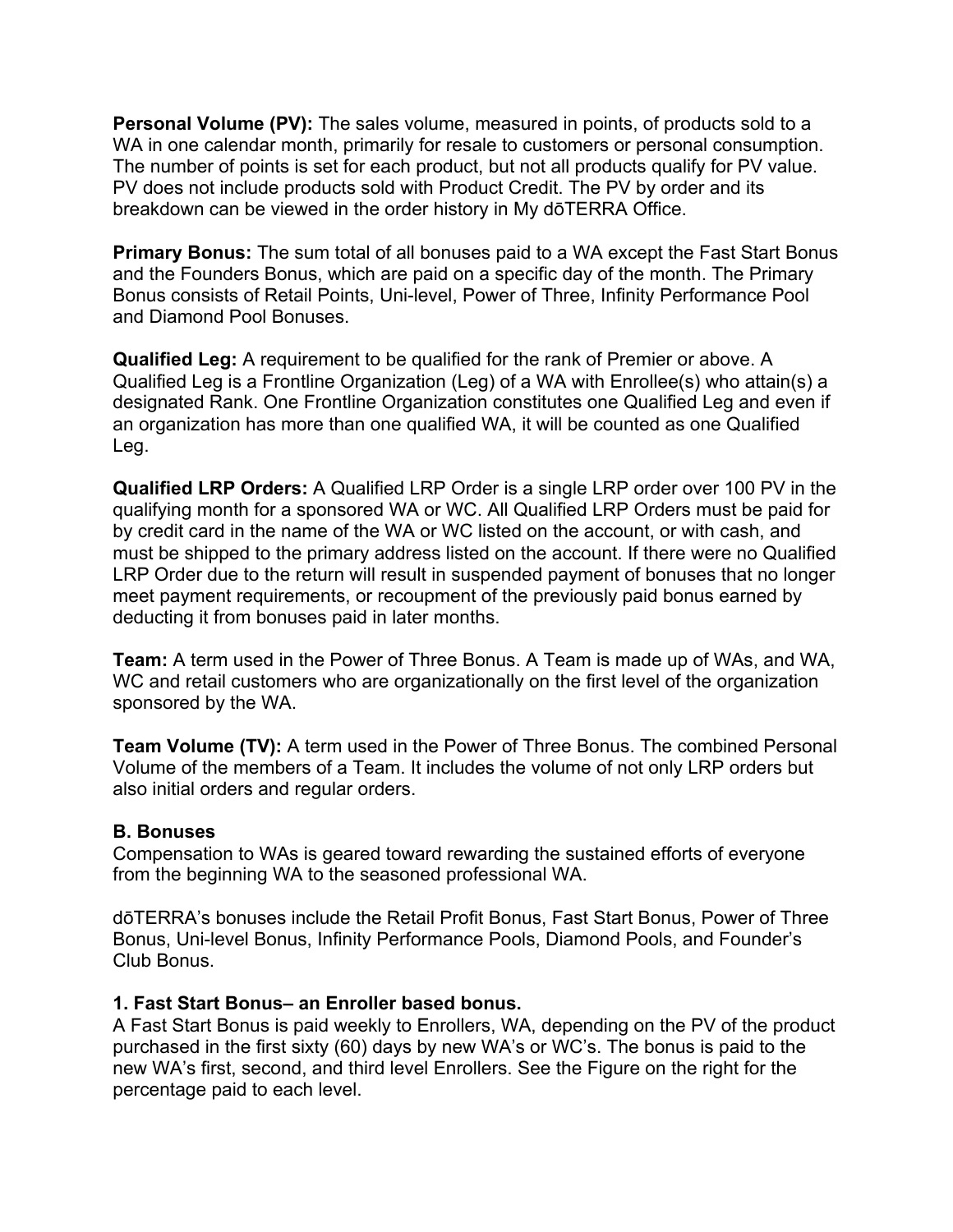To qualify for the Fast Start Bonus, each Enroller must satisfy the following conditions. No bonus roll-up (Compression) will take place if the conditions are not satisfied. (1) have a Loyalty Rewards Program (LRP) template set to at least 100 PV for the month, and

(2) Actually purchased and complete a Qualified LRP Order.

The previous week's bonus (Monday through Sunday) is calculated and determined on Tuesday of each week and remitted on Monday of the following week. However, a bonus totaling less than 3000 yen is credited to the each WA's accounts receivable (AR) and paid together with the Primary Bonus. No Uni-level Bonus (see pp. 27-29) is paid on these orders during the period covered by the Fast Start Bonus.

The Fast Start Bonus Structure

Your referrals' referrals (Third level Enrollers)

Your referrals (Second level Enrollers)

You (First level Enroller)

New WAs referred by you New Enrollers

\* The bonus will not be paid to a placement sponsor who is not an Enroller.

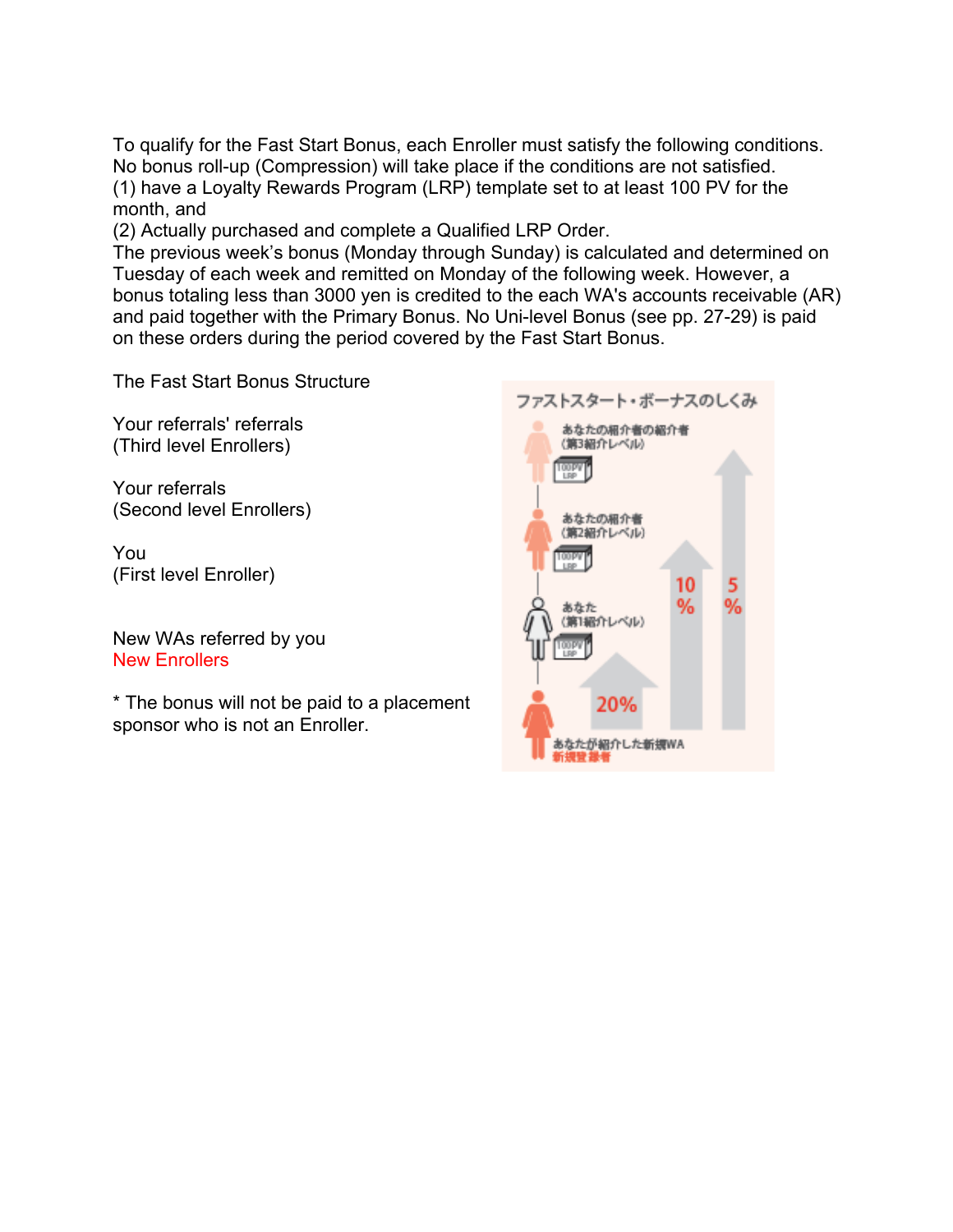#### **2. Power of Three Bonus – a Sponsor based bonus.**

The Power of Three Bonus is a monthly bonus paid to Sponsors that can be 5,500 yen, 27,500 yen, or 65,000 yen. In order to qualify for the Level 1 bonus, the WA must have at least three personally sponsored active WAs or WCs on your Level 1.

The Power of Three Bonus Structure You

Level 1 5,500 yen

Level 2 27,500 yen

Level 3 165,000 yen

## **Level 1: The 5,500 yen Power of Three Bonus**

In order to qualify for this bonus, a WA must have a Qualified LRP Order as well as three or more personally sponsored WAs or WCs with Qualified LRP Orders and a Team Volume (TV) of 600 or more.

#### **Level 2: The 27,500 yen Power of Three Bonus**

In order to qualify for this bonus, a WA must first qualify for the Level 1 Power of Three Bonus. In addition, at least three WAs personally sponsored by the WA must meet the Level 1 bonus qualifications.

#### **Level 3: The 165,000 yen Power of Three Bonus**

In order to qualify for this bonus, a WA must first qualify for the Level 2 Power of Three Bonus. In addition, at least three WAs personally sponsored by the WA must meet the Level 2 bonus qualifications.

#### **Multiple Power of Three Structures**

WAs can have multiple Power of Three structures. When a WA completes the Level 3 Power of Three structure, the WA can qualify to construct an additional structure. The WAs and WCs counted in the first bonus structure cannot be used to qualify a Sponsor for additional bonus structures.

#### **3. Uni-level Bonus – an Organizational bonus.**

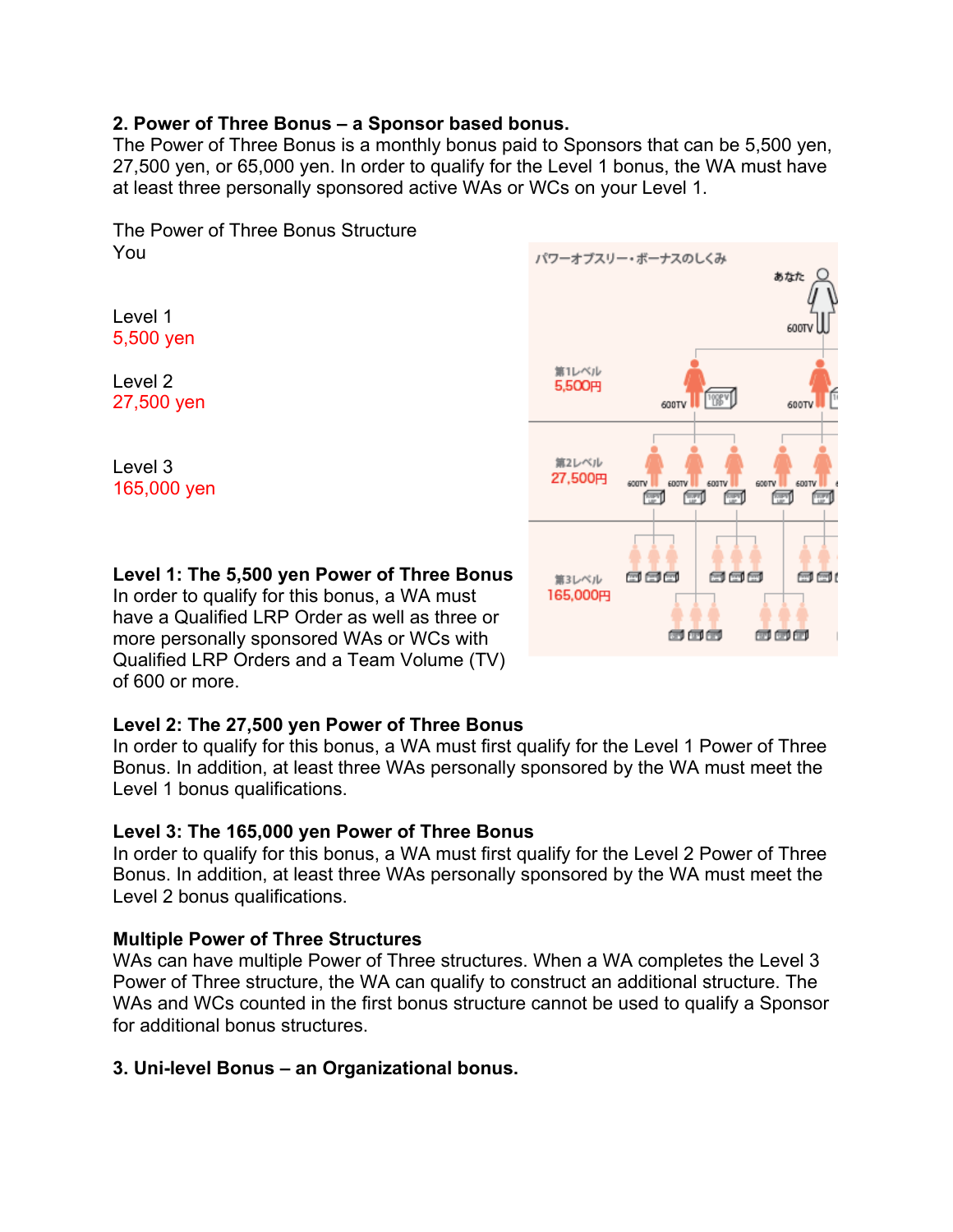The Uni-level Bonus is paid to WAs each month. The Uni-level Bonus is based on the monthly volume of sales to the Organization of the WA. A particular month's Uni-level Bonus is dependent upon the monthly Rank for which the WA has qualified and the monthly Organizational Volume (OV) of the sponsor organization. The Rank that serve as the bases for payment levels are certified by satisfying the OV or Qualified Leg set for each month. If the payable WA does not meet the requirements, it is raised to one higher level (compression), and resulting in all uni-level bonuses for all purchases are paid to WAs. Sales on which Fast Start Bonuses are paid do not get included in the Unilevel volume.

## **Achieving Ranks**

To achieve a Rank, each Rank has minimum monthly requirements of Personal Volume and Organizational Volume. For instance, the Manager Rank requires 100 PV and 500 OV. At least 100 PV is required for all ranks other than Consultant.

## **Ranks and Levels**

Each Rank corresponds to the number of organizational levels from which the WA can receive compensation. For example, the Rank of Executive receives compensation from four levels. Generally, as a WA advances in Rank, he or she is paid from deeper levels in his or her Organization, untilhe or shereaches Silver. All ranks from Silver to Presidential Diamond pay from at least seven levels.

The percentage of OV that is paid to a WA also changes from level to level. As delineated in the Figure on the following page, the first level pays two percent (2%), and the percentage increases up the levels until reaching seven percent (7%) on the seventh level. The bonus cumulates levels of payment, so that an Executive will receive two percent (2%) for the first level, plus three percent (3%) for the second level, and five percent (5%) for both level three and level four.

## **Qualified Legs and Ranks.**

To achieve the Rank of Premier and above, a WA must have Qualified Legs on the WA's Frontline Organization. For example, a WA wishing to attain the Rank of Silver is required to have three Elite Qualified Legs.

## **Sixth and Seventh Level Conditions**

In order to qualify for bonus payments, commission or other compensation on the sixth and seventh levels, a WA must (1) be Active, and (2) have enrolled at least one new Person into the business in the past three months.

## **Compression**

The dōTERRA Sales Compensation Plan maximizes payment to WAs through Compression. When a WA's Rank does not qualify the WA to receive a bonus, the bonus will roll up and be paid to higher ranked WAs who do qualify for the bonus on the higher level.

## **Presidential Diamond Multiplier Account**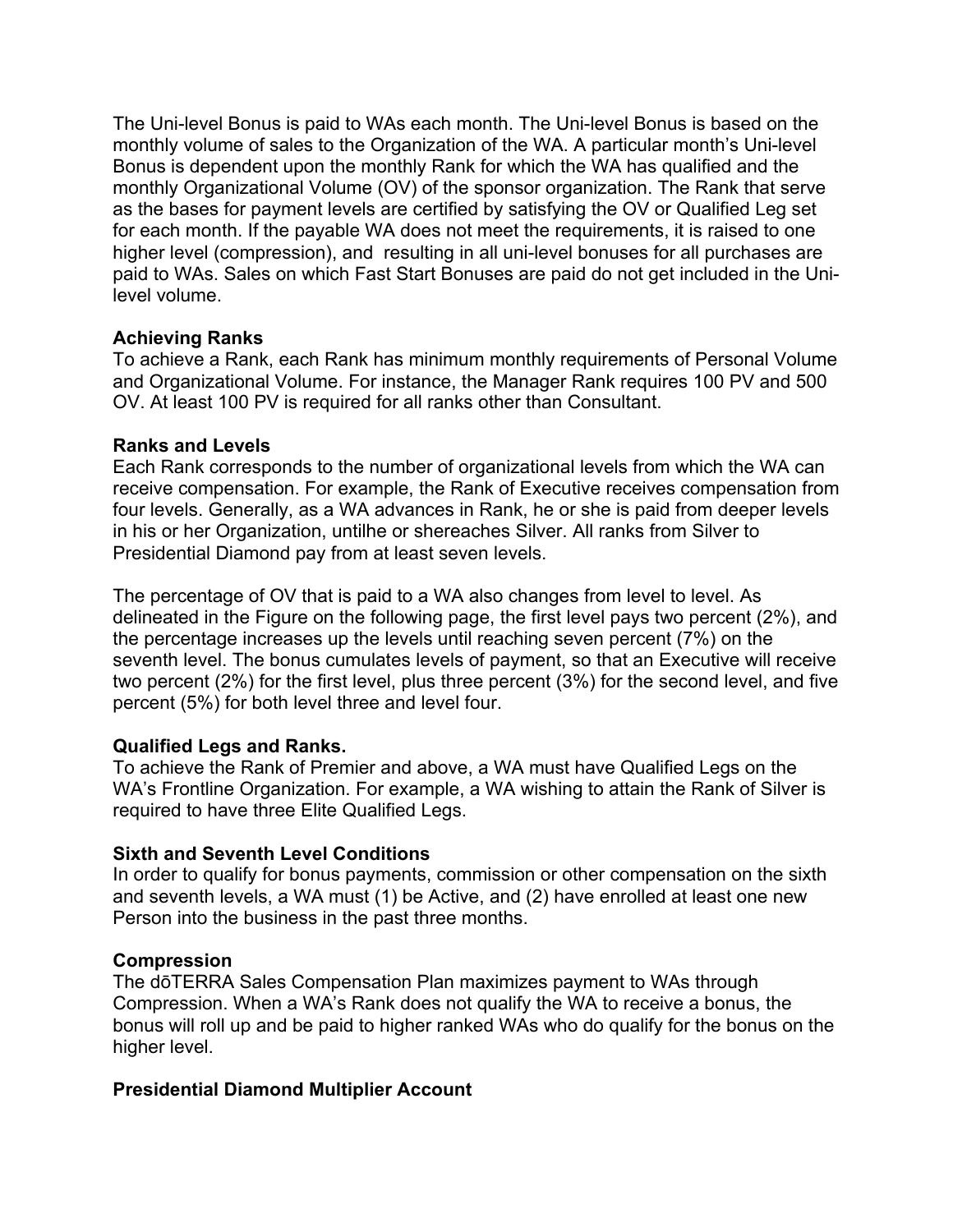Presidential Diamonds are permitted to establish an additional account directly under their main Presidential account ("PD1") called their Multiplier 1 ("M1") account. Presidential Diamonds can add new legs to their M1 account and get additional unilevel compensation on the new volume they create through that account, allowing them the opportunity to reach down to the volume 8 levels below their PD1 account.

The M1 qualifies to receive commission each month that the PD1 account is paid as a Presidential Diamond using its own 6 Platinum legs. If the PD1 account does not qualify as a Presidential Diamond in a given month, the M1 account will not qualify for any commission that month.

Once the M1 account is established, the Presidential Diamond leader may choose to move any personally enrolled frontline legs from their PD1 account to their M1 account, as long as the legs have not achieved the rank of Platinum or above. The legs cannot be stacked under each other nor restructured, but will move from PD1 frontline to M1 frontline with their existing structure.

The M1 account itself cannot be one of the 6 qualifying legs of the PD1 account. However, if one or more of the PD1's 6 qualifying legs does not qualify as Presidential Diamond in a given month, the PD1 account could still be paid as a Presidential Diamond by using one or more M1's personally enrolled platinum legs, provided that there is a total of at least six platinum legs between the PD1 and M1 together. In this case, the M1 account would not be paid, but the PD1 account would be paid.

When the M1 account itself has reached Presidential Diamond rank, the Company will allow an additional "M2" account as a frontline account to the prior M1 Account, allowing a leader three accounts from which to draw income on the newest volume they create, plus letting them benefit from income 9 levels below their original PD1 account .

## **4. Infinity Performance Pools – a bonus based on leadership performance**

The Infinity Performance Pools are earned and paid each month to Premier Ranks and above. The Infinity Performance Pools collectively represent four percent (4%) of the Company Volume—the Empowerment Pool (1%), the Leadership Performance Pool (2%), and the Diamond Performance Pool (1%). A WA qualifies to be paid from these pools when the WA meets the Rank requirements in a particular month. A share's monthly bonus is equal to the designated pool's percentage (1% or 2%), multiplied by the Company Volume for the same month, and divided by the number of shares of WAs who have qualified for a share or shares in the month.

#### **Empowerment Pool**

A WA that qualifies as a Premier or Silver and that enrolls one new WA or WC with 100 PV or more in a month, will receive 1% of the Company Volume.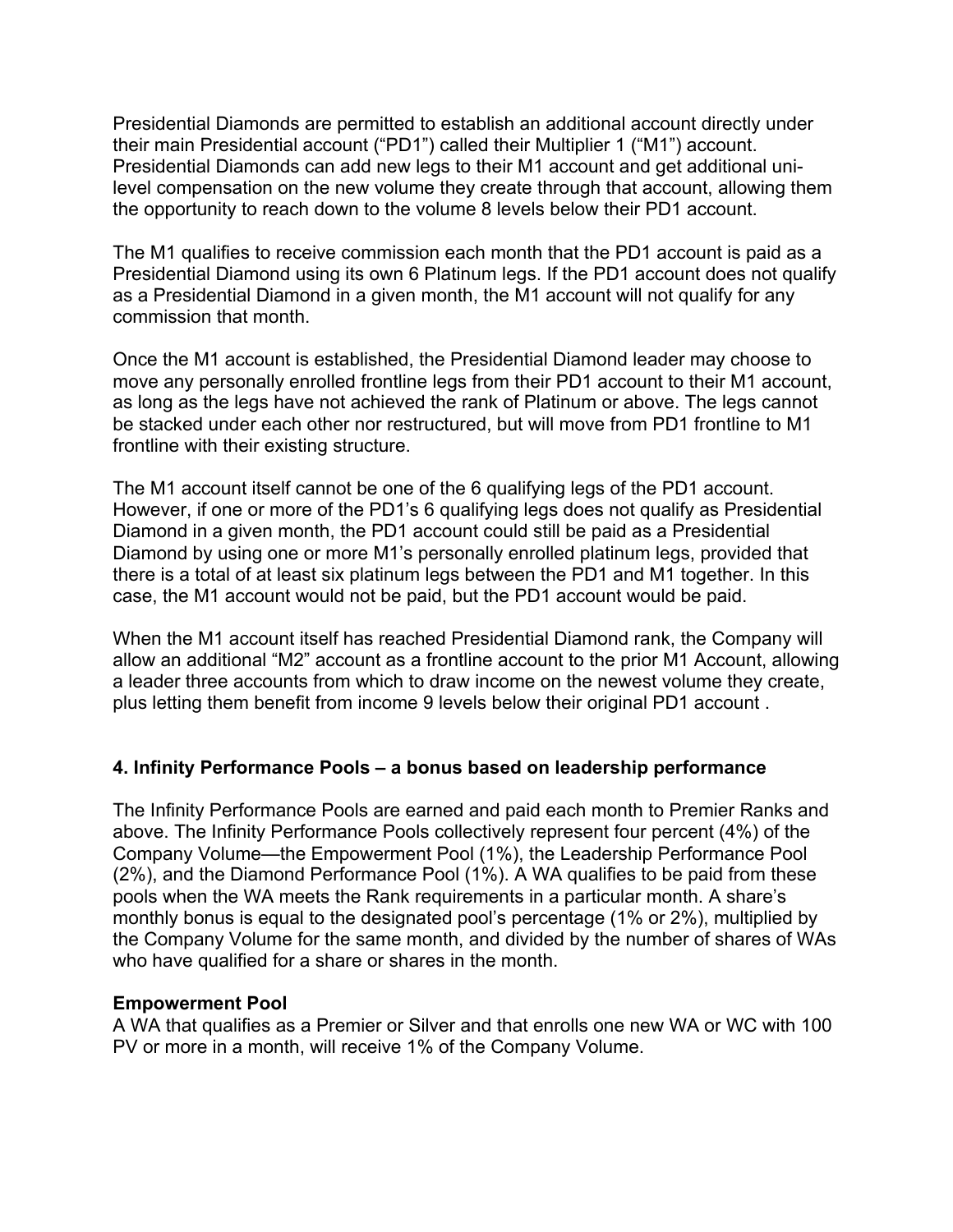<Uni-level bonus structure>

|                                                                                                              | Consultan | <b>Manage</b> | <b>Directo</b> | <b>Executiv</b><br>e | <b>Elite</b>               | Premiere                         | <b>Silve</b>                           | Gold                                   | Platinu<br>m                           | <b>Diamon</b><br>d                     | <b>Blue</b><br><b>Diamon</b><br>d      | Presidenti<br>al<br><b>Diamond</b>     |
|--------------------------------------------------------------------------------------------------------------|-----------|---------------|----------------|----------------------|----------------------------|----------------------------------|----------------------------------------|----------------------------------------|----------------------------------------|----------------------------------------|----------------------------------------|----------------------------------------|
| <b>Monthly</b><br><b>PV</b>                                                                                  | 50        | 100           | 100            | 100                  | 100                        | 100                              | 100                                    | 100                                    | 100                                    | 100                                    | 100                                    | 100                                    |
| <b>Monthly</b><br><b>OV</b>                                                                                  | ٠         | 500           | 1,000          | 2,000                | 3,00<br>0                  | 5,000                            | -                                      |                                        |                                        |                                        |                                        |                                        |
| Qualifie<br>d Legs                                                                                           |           | ۰             |                |                      |                            | $\overline{2}$                   | 3                                      | 3                                      | 3                                      | $\overline{4}$                         | 5                                      | 6                                      |
| Rank of<br>Qualifie<br>d Legs                                                                                |           |               |                |                      | ٠                          | <b>Executiv</b><br>e             | <b>Elite</b>                           | Premier<br>$\mathbf e$                 | <b>Silver</b>                          | <b>Silver</b>                          | Gold                                   | Platinum                               |
| Level 1<br>Level 2<br>Level 3<br>Level 4<br>Level 5<br>Level 6<br>Level 7                                    | 2%        | 2%<br>3%      | 2%<br>3%<br>5% | 2%<br>3%<br>5%<br>5% | 2%<br>3%<br>5%<br>5%<br>6% | 2%<br>3%<br>5%<br>5%<br>6%<br>6% | 2%<br>3%<br>5%<br>5%<br>6%<br>6%<br>7% | 2%<br>3%<br>5%<br>5%<br>6%<br>6%<br>7% | 2%<br>3%<br>5%<br>5%<br>6%<br>6%<br>7% | 2%<br>3%<br>5%<br>5%<br>6%<br>6%<br>7% | 2%<br>3%<br>5%<br>5%<br>6%<br>6%<br>7% | 2%<br>3%<br>5%<br>5%<br>6%<br>6%<br>7% |
| <b>Dynamic Compression</b>                                                                                   |           |               |                |                      |                            |                                  |                                        |                                        |                                        |                                        |                                        |                                        |
| <structures bonuses="" of="" other=""><br/>Above: Base share<br/><b>Below: Additional share</b></structures> |           |               |                |                      |                            |                                  |                                        |                                        |                                        |                                        |                                        |                                        |
| a Infinity Dorformango Doolo: 10/ of Company Volume                                                          |           |               |                |                      |                            |                                  |                                        |                                        |                                        |                                        |                                        |                                        |

• Infinity Performance Pools: 4% of Company Volume

- Empowerment Pool (1%)

Must have enrolled at least one new WA or WC with 100 PV or more in the month. No additional share paid.

| <b>Empowerment Pool</b> |  |  |  |
|-------------------------|--|--|--|
| $1\%$                   |  |  |  |
|                         |  |  |  |
| -                       |  |  |  |

- Leadership Performance Pool (2%)

Additional share awarded for each first-time Elite enrolled in the month.

|        | Leadership Performance Pool |  |
|--------|-----------------------------|--|
| $'2\%$ |                             |  |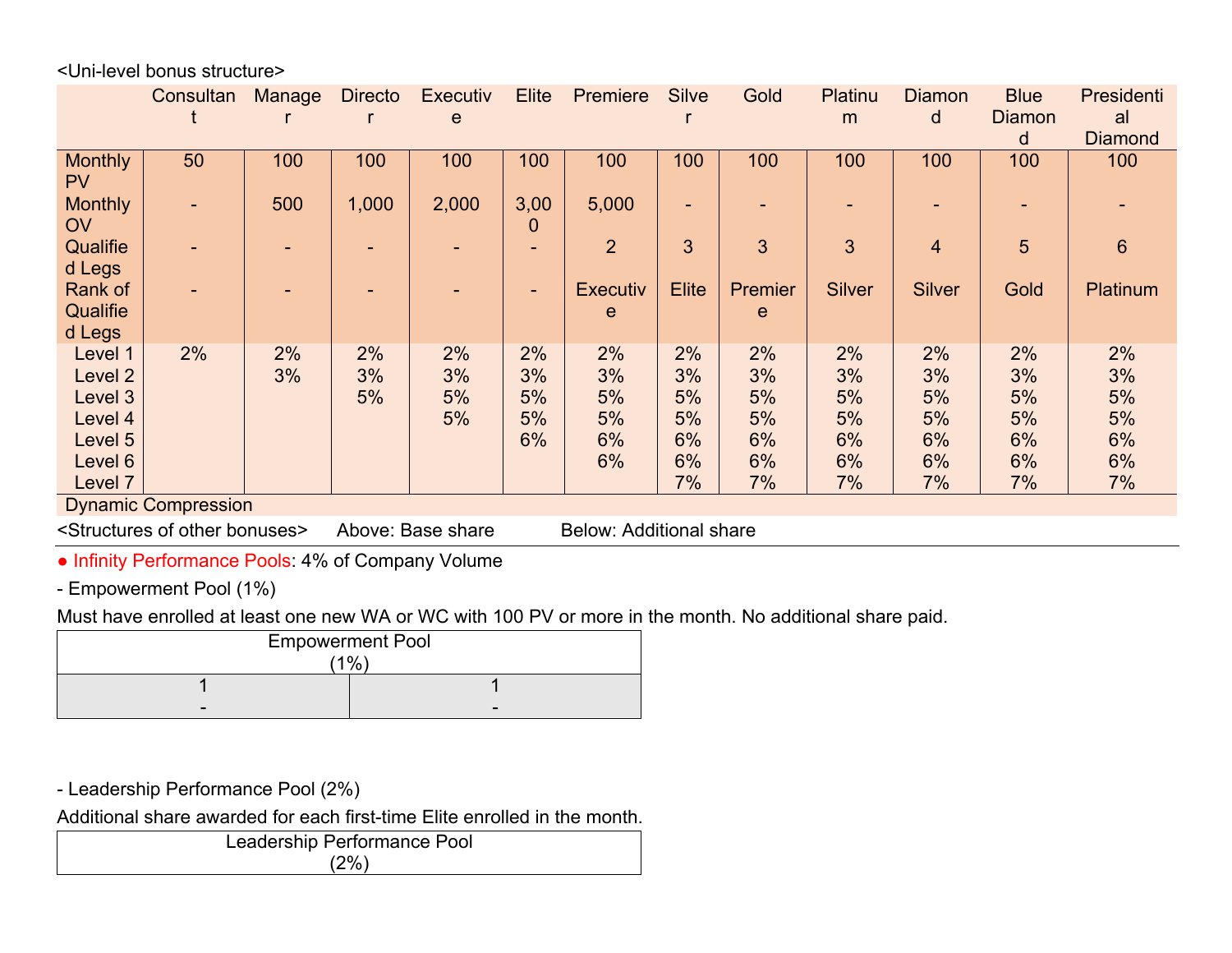- Diamond Performance Pool (1%)

Additional share awarded for each first-time Premier enrolled in the month

| Diamond Performance Pool |  |  |  |
|--------------------------|--|--|--|
| 10/                      |  |  |  |
|                          |  |  |  |
|                          |  |  |  |

• Diamond Pool: 3% of Company Volume

Additional share awarded for each first-time Premier (or Silver for a Presidential Diamond) enrolled in the month

| Diamond Pool | <b>Blue Diamond Pool</b> | Presidential Diamond |
|--------------|--------------------------|----------------------|
| (1%)         | (1%)                     | Pool                 |
|              |                          | 10 <sub>6</sub>      |
|              |                          |                      |
|              |                          |                      |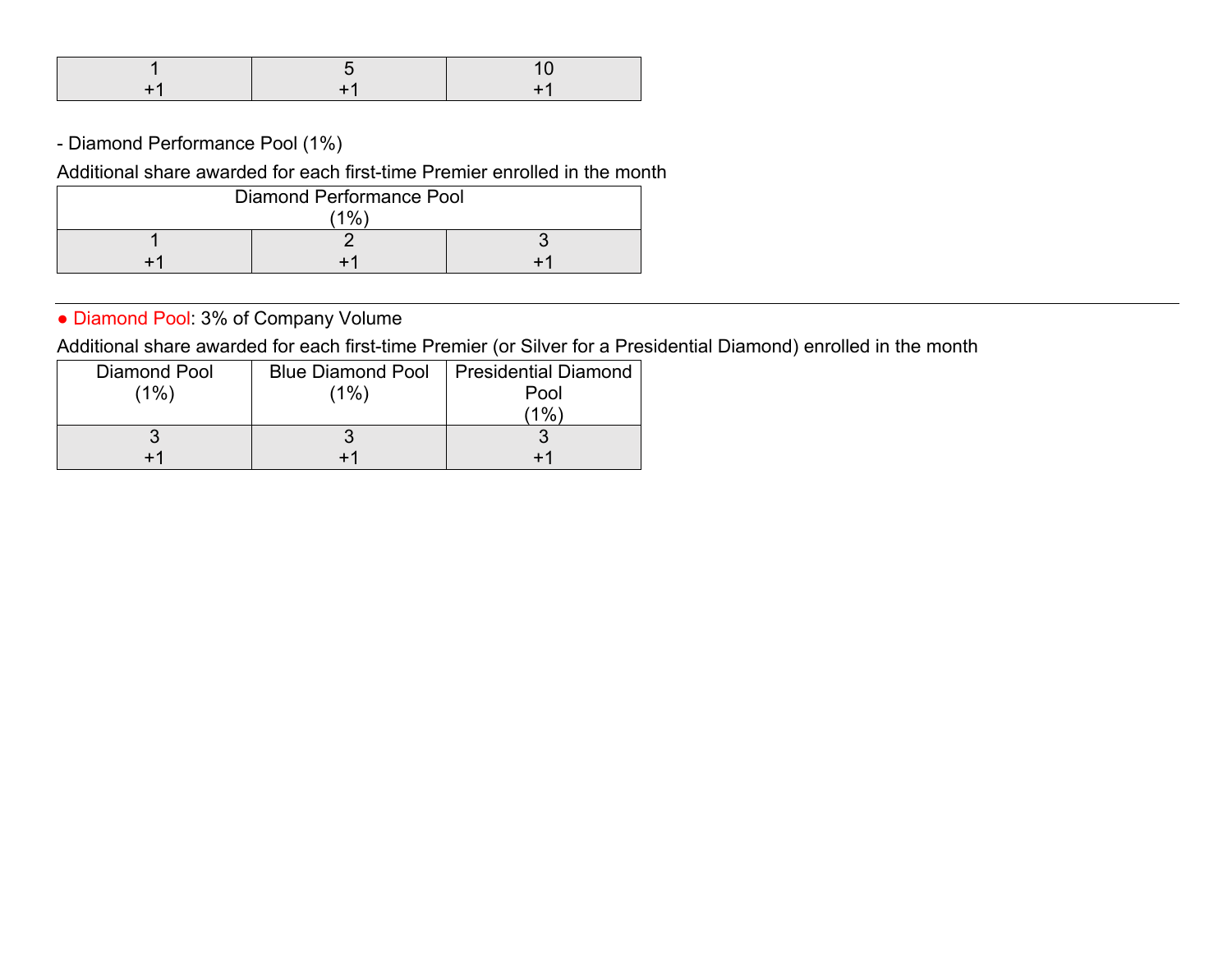#### **Leadership Performance Pool**

WAs with the Rank of Silver, Gold, or Platinum receive shares specified for each Rank. A share's monthly bonus is equal to 2% of the Company Volume. Each Silver receives one share in the Leadership Performance Pool. Each Gold receives five shares in the Leadership Performance Pool. Finally, each Platinum receives ten shares in the pool. A WA can earn an additional share for the month if the WA is the Enroller of a first-time Elite. Shares do not cumulate from one Rank to the next. For example, a WA who moves from Silver to Gold is entitled to five shares, and not one share from the Silver pool and five from the Gold pool.

#### **Diamond Performance Pool**

Each Diamond receives one share in the Diamond Performance Pool. A share's monthly bonus is equal to 1% of the Company Volume. Each Blue Diamond receives two shares in the pool, and each Presidential Diamond receives three shares in the pool. A WA can earn an additional share for the month if the WA is the Enroller of a firsttime Premier. Again, as with the Leadership Performance Pool, shares do not cumulate from one Rank to the next.

#### **5. Diamond Pools – a bonus based on leadership performance.**

The Diamond Pools operate in a similar fashion to the Infinity Performance Pools. A total of 3% of the Company Volume is allocated to each rank in shares of 1% of the Company Volume. shares do not cumulate from one Rank to the next.

#### **Shares in the Diamond Pools**

The Diamond Pool, Blue Diamond Pool, and Presidential Diamond Pool are each equal to one percent (1%) of the total monthly Company Volume. Each qualifying WA receives three shares in the pool of the WA's Rank.

#### **Qualification for Additional Shares in the Diamond Pools:**

#### **a. Presidential Diamond Pool**

A Presidential Diamond shall receive a one-time share in the Presidential Diamond Pool when another WA first attains the Silver Rank and the WA was personally enrolled by the Presidential Diamond.

#### **b. Blue Diamond and Diamond Pool**

A Diamond or a Blue Diamond shall receive a one-time share in the Diamond Pool or the Blue Diamond Pools when another WA first attains the Premier Rank and the WA was personally enrolled by the Diamond or Blue Diamond.

#### **6. Founders Club Bonus: A bonus based on market development**

As an incentive to WAs who do business in new Local Markets, dōTERRA offers a Founders Club Bonus based on market development. A Founder is one of a predetermined number of WAs in a Local Market who is one of the first to achieve and continue to maintain certain requirements established by the Company for that market. A Founder will share with other Founders a bonus based on a certain percentage of the Local Market Volume. The Founders Club Bonus is paid yearly.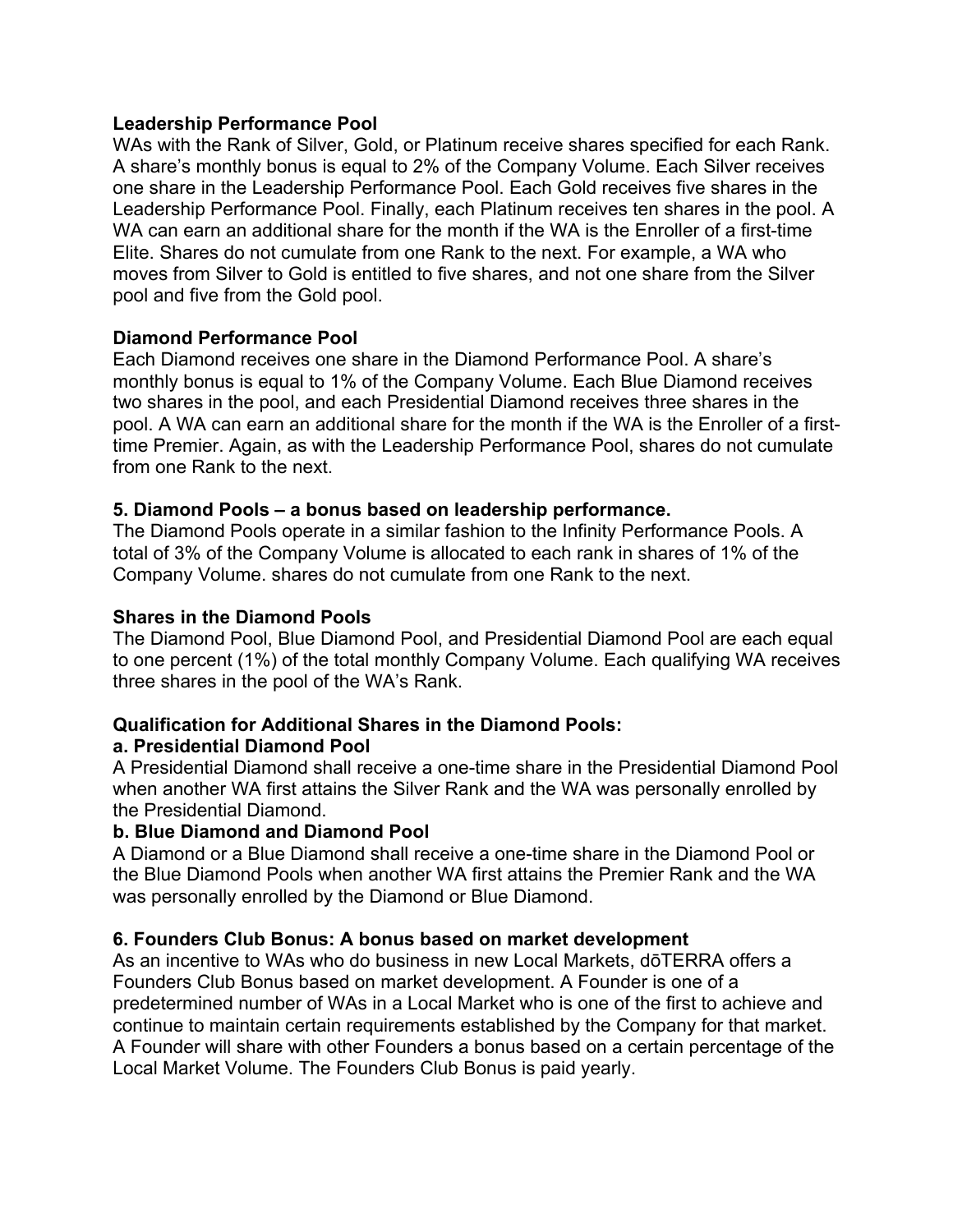#### **Qualification**

Each qualification period will be twelve months unless otherwise indicated. Once a WA reaches the position of Founder, each year he or she must qualify to maintain the position by reaching the pre-determined qualifications for that twelve-month period. The Company will post notice of changed qualifications prior to the beginning of the next qualifying period.

Founder positions are unique to the WA who initially qualified. The position cannot be conveyed, transferred, gifted or sold to another WA or Person and does not extend beyond the death of the individual Founder. In the event a Founder fails to re-qualify or otherwise loses the Founder position, the position is no longer available to the Founder or to another WA and ceases to exist. The percentage of interest will not change if the actual number of qualified Founders changes. Not every market will be offered Founders positions.

## **7. The Loyalty Rewards Program**

WAs and WCs can ensure they receive monthly deliveries of doTERRA products by enrolling in the Loyalty Rewards Program (LRP) after the first month of enrollment. LRP eliminates the inconvenience of placing monthly orders manually.

## **Earning Product Credits**

If the WA's or WC's LRP Order is at least 50 PV every month, the WA or WC is eligible to receive Product Credits each month.

#### **Redemption of Product Credits**

After the WA or WC has been an LRP participant for 60 days, he or she may redeem Product Credits for full PV products. Product Credits may be redeemed in the same ways as ordinary orders (e.g., through telephone or Website ordering). The credits can be redeemed for a 300 yen (tax included) fee and a shipping charge of 600 yen (tax included). Shipping is free when redeemed at the same time as an order eligible for free shipping. Products obtained with LRP credits are not for resale, nor can such product be returned. LRP Product Credits can be redeemed for 12 months from the date of issue, after which they expire. Redemption orders have no PV and cannot be combined with other product orders. Product Credits have no cash redemption value and are not transferrable. All Product Credits will be cancelled if participation in the LRP program is cancelled. An LRP order may be cancelled only by calling Member Services.

## **Ordering on Behalf of Another**

A WA may not set up an LRP order on behalf of another participating WA, or WC in principle. When doing so is unavoidable, the written permission of the participating WA or WC, whose written permission must be on file with the Company prior to setting up the order, is required. Such an order must be paid for by the participating WA or WC and must be shipped to the primary address listed on the participant's account.

#### **8. Special or Promotional Bonuses or Rewards**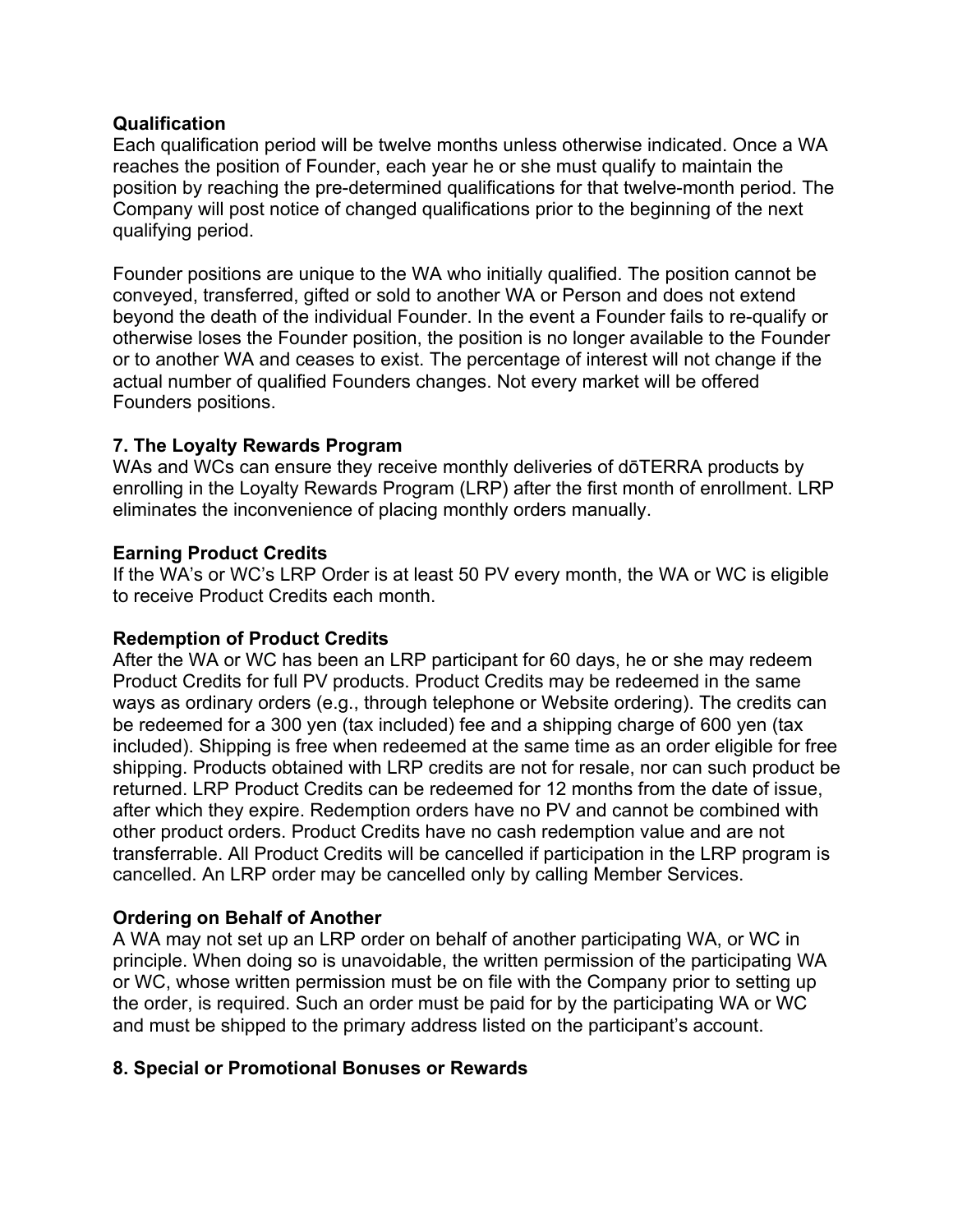From time to time, special bonuses or promotions are offered to WAs and Customers. The products offered in this way may or may not have any PV and may not qualify a WA for bonuses resulting from the ordering of these products. The details of each of these offerings will be made available on the Website and via the email newsletter.

#### **9. General and Miscellaneous Compensation Provisions No Compensation Solely for Enrolling Another**

A WA receives no bonus only for being enrolled or enrolling or sponsoring other WAs. Bonuses are paid based on sales to the WA himself or herself, other WAs or WCs within the WA's Organization, and customers.

## **No Guaranteed Compensation**

As with any other sales opportunity, the compensation earned by WAs varies significantly. The cost to become a WA is very low. People become WAs for various reasons. Most who wish to simply enjoy the Company's products at wholesale prices will sign up as a WC, but may also sign up as a WA. Some join the business to improve their skills or to experience the management of their own business. Others become WAs, but for various reasons, never purchase products from the Company. Consequently, many WAs never qualify to receive bonuses. WAs are neither guaranteed a specific income nor assured any level of profit or success. The profit and success of a WA can come only through the successful sale of products and the sales of other WAs within the Organization of the WA. All success is based primarily on the efforts of each WA.

## **Effort**

Generating meaningful compensation as a WA requires considerable time, effort, and commitment. This is not a get-rich-quick program. There are no guarantees of financial success.

## **Inclusion in a Period's Bonus**

A Person must become an approved WA by the last day of the bonus period in order to be included in that period's bonus and qualification computations. Product sales must be completed, and payment received, by the last day of the bonus period in order to be paid or qualify for a Rank for that period.

## **Preconditions to Bonus Payments**

WAs can receive a bonus only if they fulfill all requirements of the dōTERRA Sales Compensation Plan and are not in default of any material obligations under the Contract.

## **Payment of Bonus**

A bonus is paid to the primary applicant on the WA Agreement Form.

## **Concentrated Legs**

In the event the volume from one leg of a WA's Organization exceeds eighty percent (80%) of the WA's total Organization volume, the total Primary Bonus of the WA shall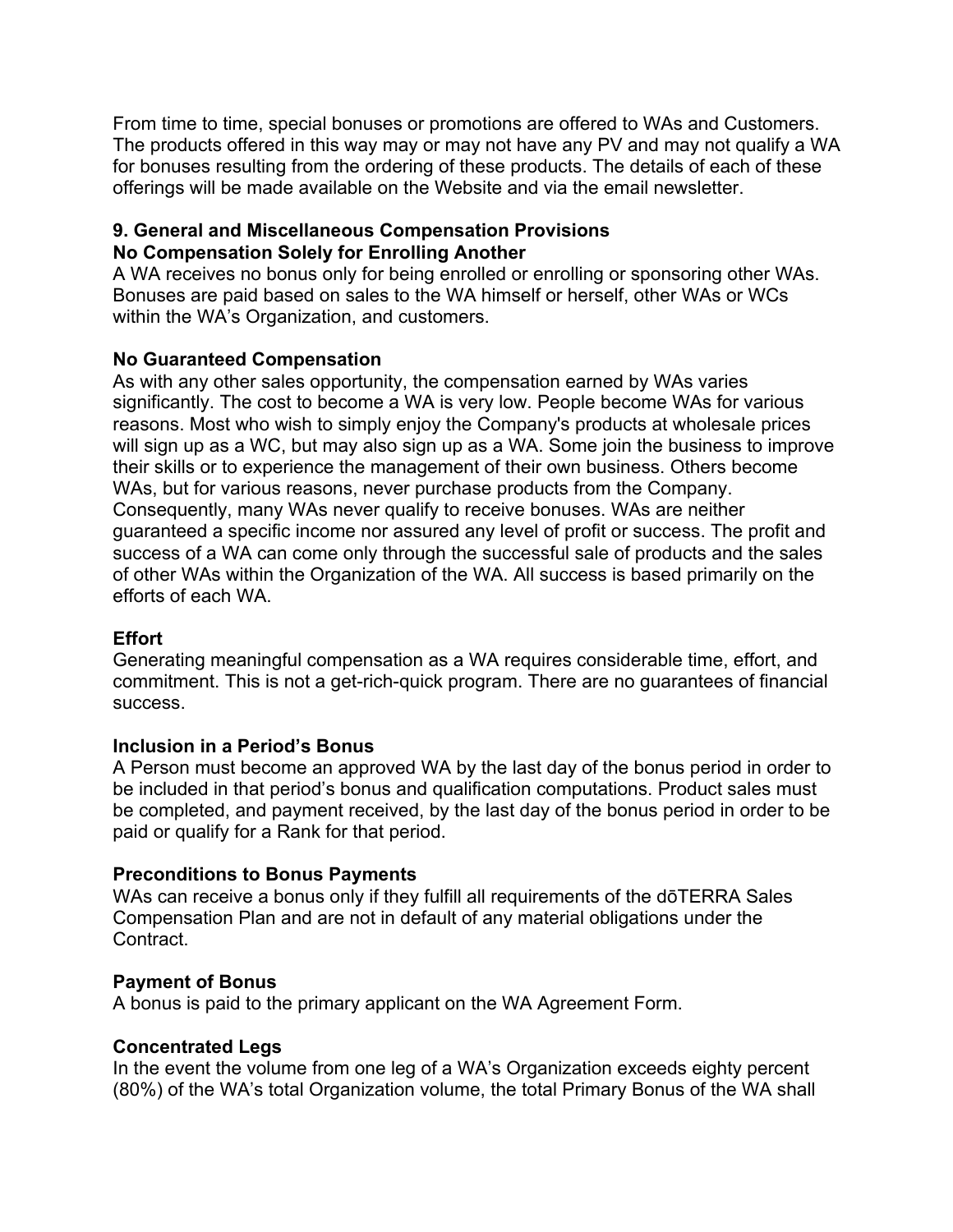not exceed \$5,000.00 if the WA holds the Rank of Elite; \$9,000.00 if the WA holds the Rank of Premier; \$13,000.00 if the WA holds the Rank of Silver; and \$18,000.00 if the WA holds the Rank of Gold. Amounts in excess of the above limits shall not be paid, carried over to the next month, or rolled up to higher ranks. Once the Rank of Platinum is achieved, there is no cap on the Primary Bonus.

## **Redemption of Company Credit**

Company Credits on products ordered are issued when the order has been paid. If Company Credit is issued on products ordered but not available that month, Personal Volume for those products will only be included in Bonus and Rank qualification computations for the month in which that credit is redeemed.

## **Duty to Retain Documents**

Each WA that receives a bonus agrees to retain documentation, for a period of at least six years, which evidences retail sale of products and services in the month for which the bonus was paid. WAs agree to make this documentation available to the Company at the Company's request. Failure to do so constitutes a breach of the Contract and entitles the Company to suspend payment of any bonus or to recoup any bonuses paid for orders in a month for which retail sales documentation is not maintained.

## **Recoupment of Bonuses**

In addition to any recoupment rights otherwise set forth in the Contract, the Company reserves the right to suspend payment of any bonuses or recoup any bonuses paid to WAs on products:

a. returned under the Company's Return Policy;

b. returned to the Company under any applicable law;

c. returned in relation to any incident of WA misconduct, including but not limited to, unauthorized or misleading representations regarding an offer or sale of any product or service, or a dōTERRA Sales Compensation Plan opportunity; or

d. purchased in an amount which unreasonably exceeds that which can be expected to be resold and/or consumed within a reasonable period of time.

#### **Payment of Recouped Bonuses**

In recouping bonus payments as provided in this section, the Company, at its sole discretion, may require direct payment from an affected WA or offset the amount of the recoupment against any present or future bonuses.

#### **Returned Bonus Check Fees**

[Provision relating to U.S. residents only omitted]

#### **Section 11. Product Claims**

A. Many products fall under nutritional (including additive) and cosmetic classifications set forth by laws and regulations. The Ministry of Health, Labour and Welfare regulates and oversees the production and sale of cosmetic products to assure their safety. The Company must comply with labeling and packaging standards.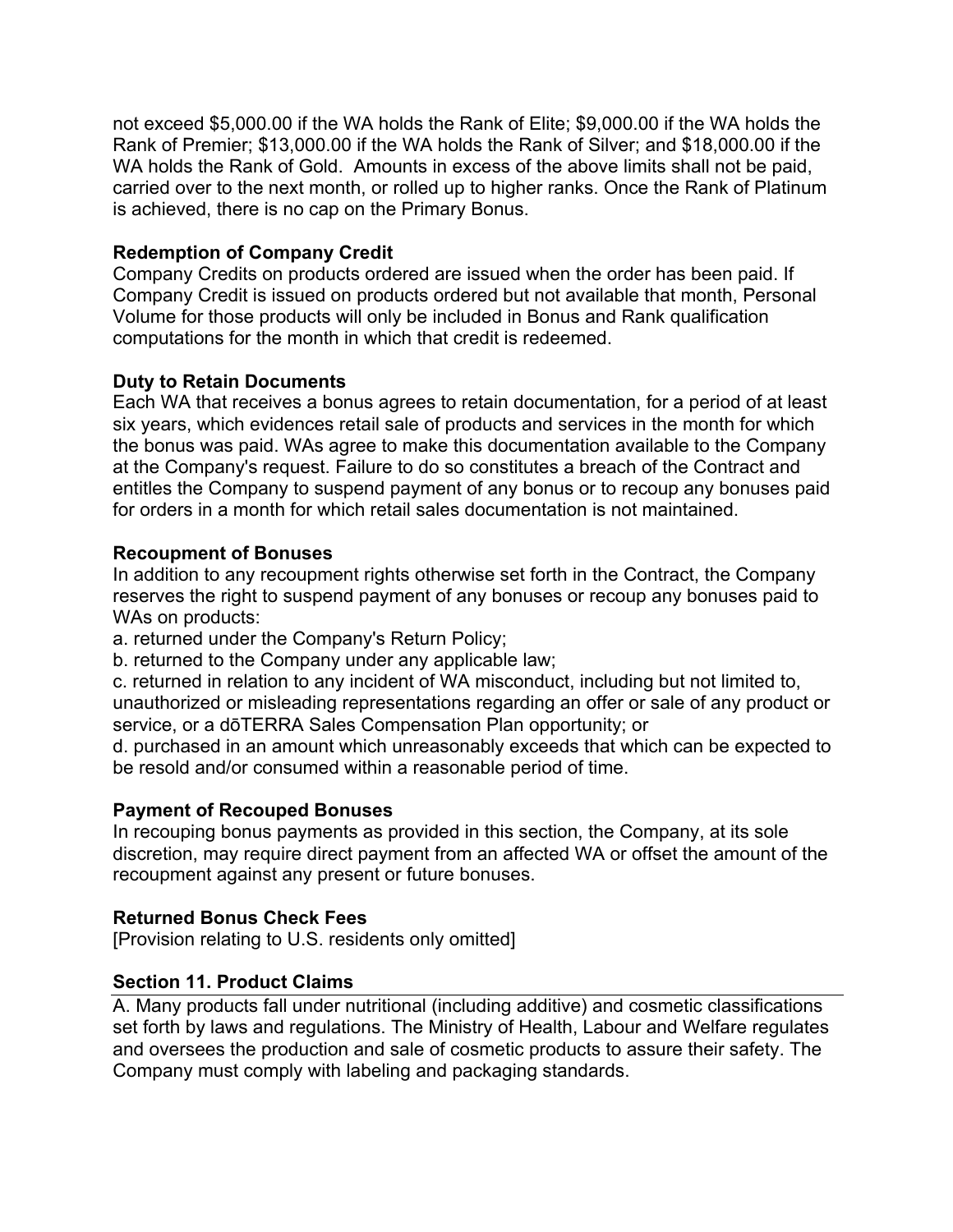B. A WA may represent that dōTERRA products are safe to use.

C. When discussing dōTERRA products, a WA must refer to the statement: "This product is not intended to treat, cure, or prevent disease."

D. A WA may not make any medical claim for any product nor specifically prescribe any given product as suitable for any specific ailment, as that type of representation implies the products are drugs rather than foods, nutritional supplements, cosmetics, or sundries. Under no circumstance should these products be likened to drug products prescribed for the treatment of specific ailments.